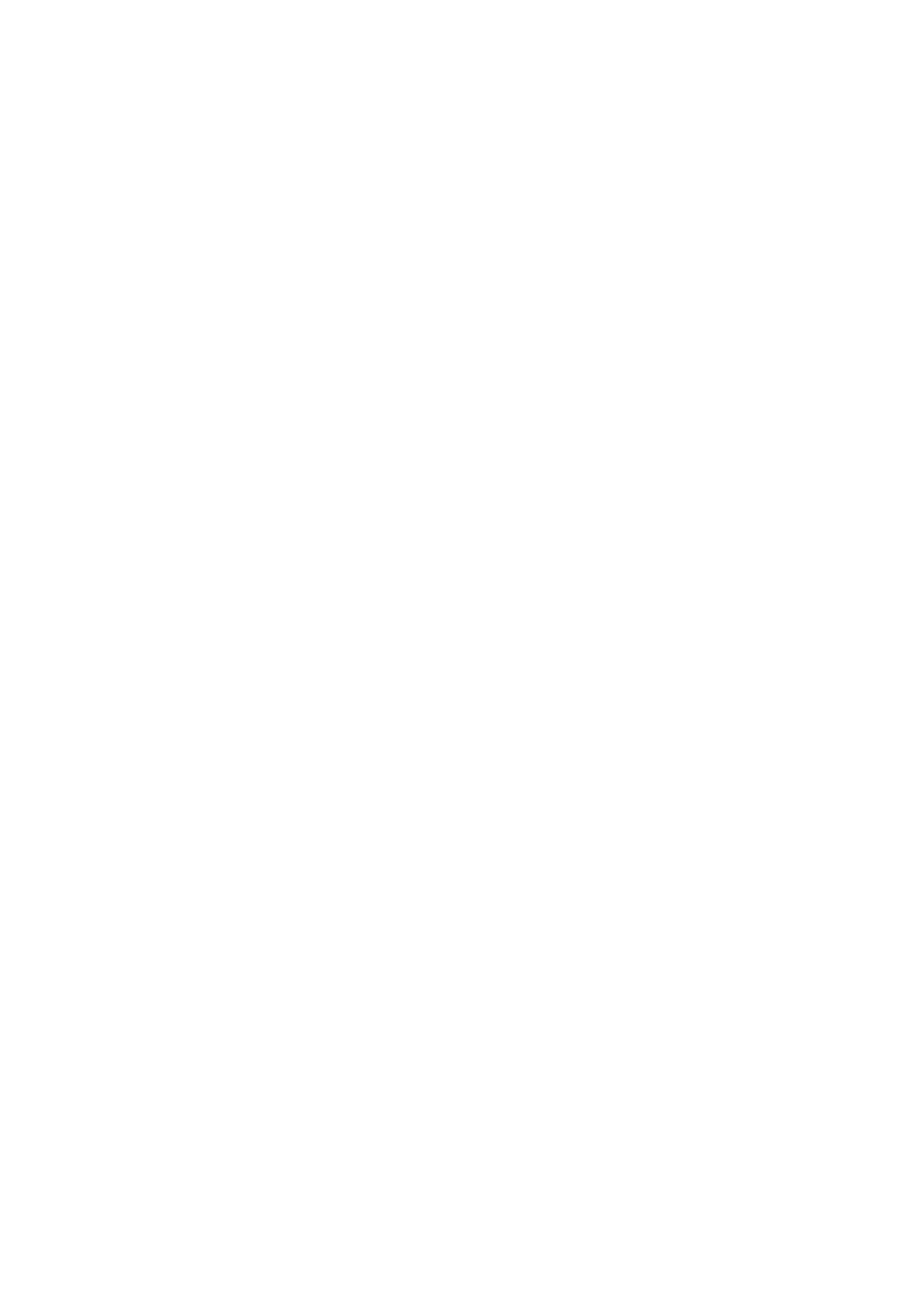# **EUROPEAN UNIVERSITY INSTITUTE MAX WEBER PROGRAMME**

*Does One Currency Mean One Price?*

JOANNA WOLSZCZAK-DERLACZ

EUI Working Paper MWP No. 2008/21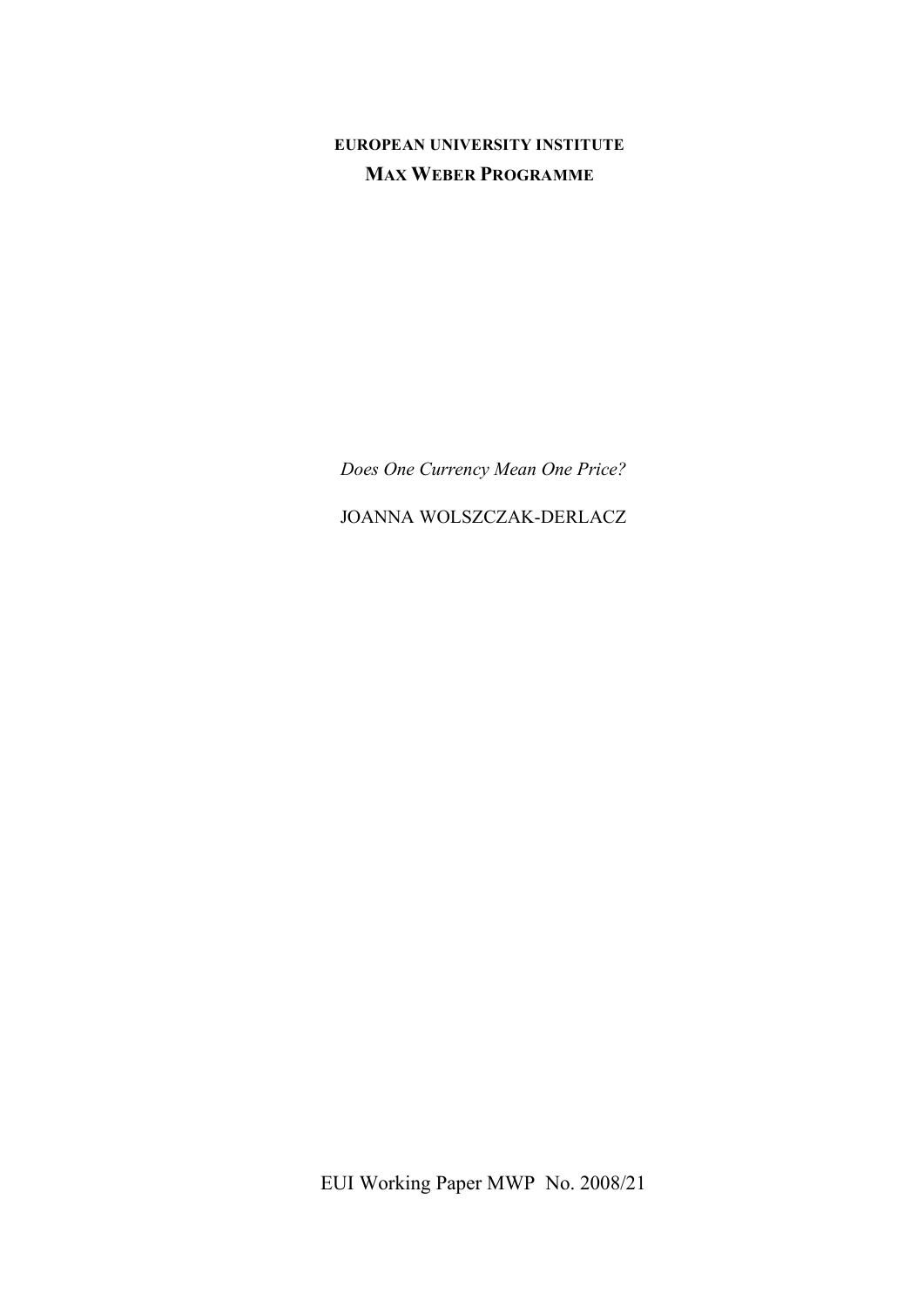This text may be downloaded for personal research purposes only. Any additional reproduction for other purposes, whether in hard copy or electronically, requires the consent of the author(s), editor(s). If cited or quoted, reference should be made to the full name of the author(s), editor(s), the title, the working paper or other series, the year, and the publisher.

The author(s)/editor(s) should inform the Max Weber Programme of the EUI if the paper is to be published elsewhere, and should also assume responsibility for any consequent obligation(s).

ISSN 1830-7728

© 2008 Joanna Wolszczak-Derlacz

Printed in Italy European University Institute Badia Fiesolana I – 50014 San Domenico di Fiesole (FI) Italy

> http://www.eui.eu/ http://cadmus.eui.eu/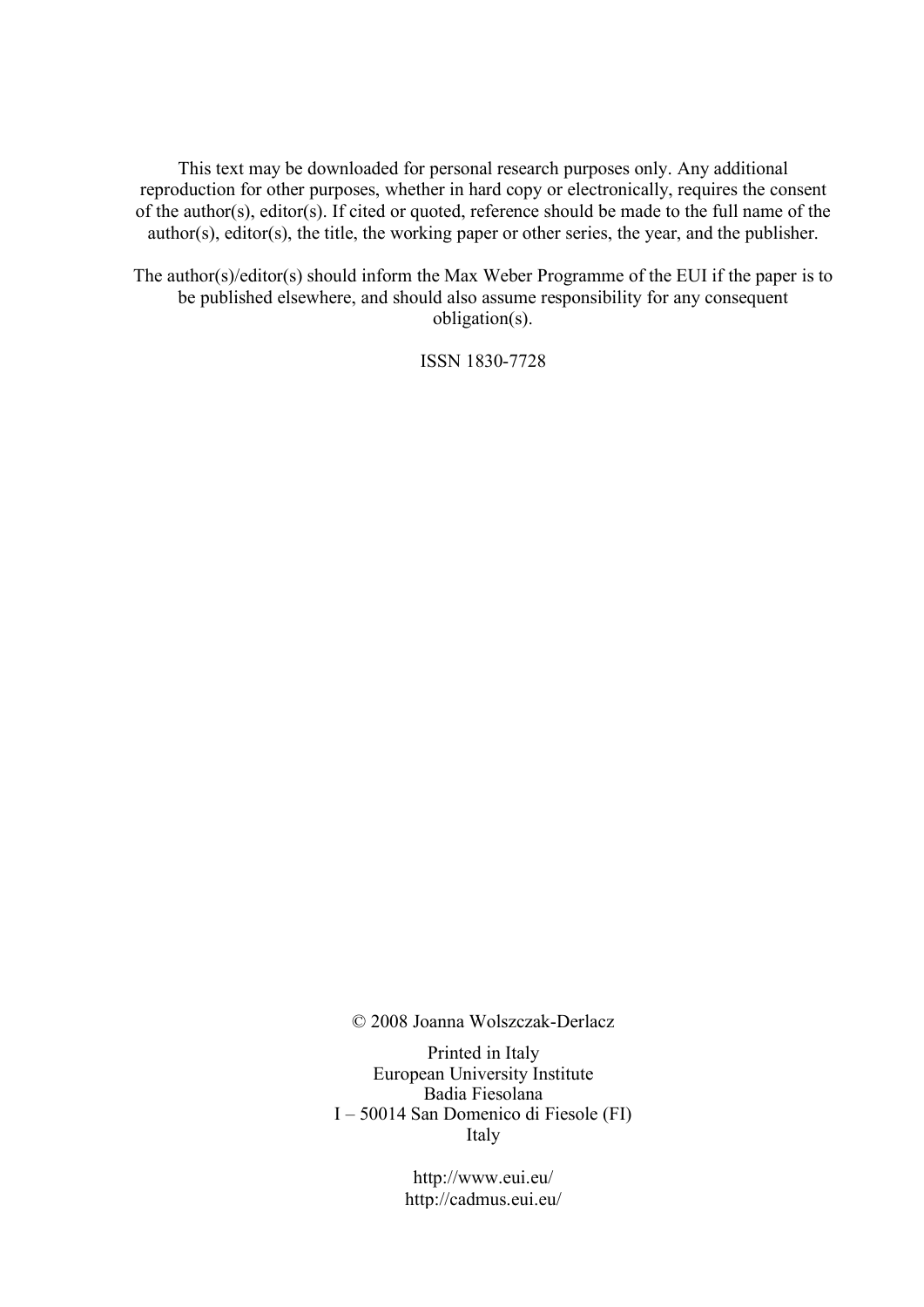# **Abstract**

European Monetary Union was expected to have many consequences for the economies of participant countries. Theory suggested that through a higher volume of trade and stronger competition in the Eurozone, a single currency would lead to a reduction in price dispersion. As far as prices are concerned, two effects were expected: an immediate effect due to the technical characteristics of the changeover process, and a long-term one leading to price convergence. Both Euro effects are evaluated using difference-in-difference (DD) methodology. DD estimation is commonly used in the evaluation of the effects of policy programmes. Applied to the issue of introducing a single currency, the Euro effects identified are the estimated differences in price changes, price dispersion and convergence rates pre- and post-Euro between two groups of countries: Euro and non-Euro.

# **Keywords**

price convergence, EMU, changeover effects

**JEL classification**: E31, F36, F41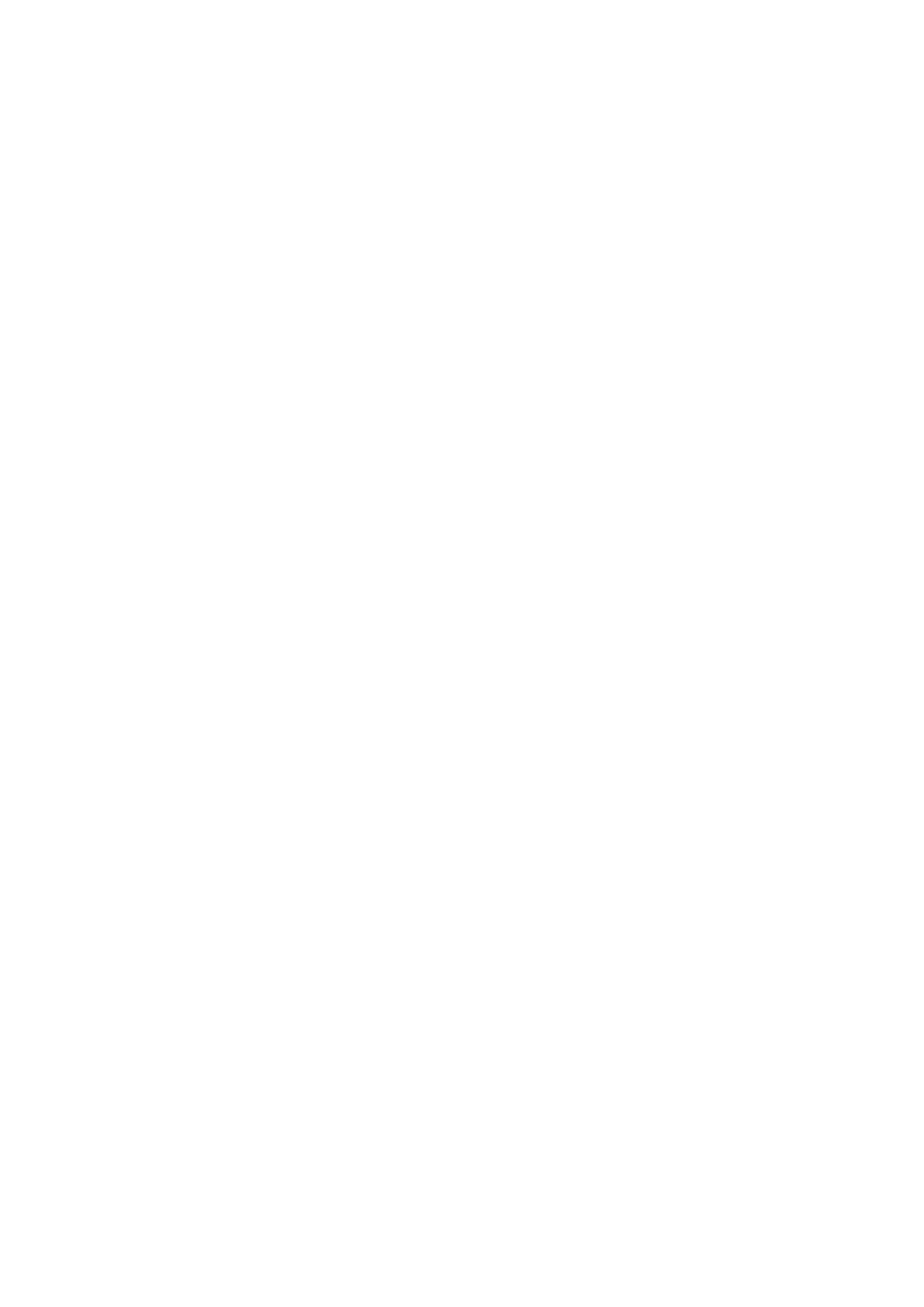#### **DOES ONE CURRENCY MEAN ONE PRICE?**

Joanna Wolszczak-Derlacz<sup>\*</sup> European University Institute, Max Weber Programme and Gdańsk University of Technology, Poland

#### **1 Introduction**:

In 2002 after more than ten years of preparation<sup>1</sup>, twelve European countries gave up their national currencies on behalf of the Euro. The theoretical bases of the single currency came from the sixties and originated in the ideas of Robert Mundell, Ronald McKinon and Kenen. These authors started the studies on the optimal currency area, and especially on the relationship between its size, the potential gains connected with the reduction in transaction costs, and the losses from asymmetric shocks. They recommended creating a union of regions that had already achieved a high degree of integration to eliminate the drawbacks of losing an exchange rate mechanism. The subject again became of interest in the nineties because of the aspiration of the member states to establish European Monetary Union (EMU), which was reaffirmed in the Treaty of Maastricht (1998).

Just before the final stage of the creation of EMU an intensive discussion about the effects of introducing a single currency arose. Views were highly divided, from highly sceptical ones arguing that the Euro would impose large costs upon its member countries without providing substantial economic benefits, e.g. Feldstein (1997), to optimistic ones such as Rose's gravital model, which showed that a common currency increases trade between a pair of countries threefold. The discussion not only concerned the effect of increasing trade between countries of common currency but also touched on the problem of price levels and price convergence.

The effect of EMU on prices shows in two dimensions: a short-term changeover effect, and a potential drop in price dispersion called the long-term dynamic effect<sup>2</sup>. The short-term effect is connected with the cost of changeover itself and the preparation of new notes and coins. Consumers were especially afraid of this, arguing that retailers would probably use the introduction of the common currency to raise prices. However, official statistics did not confirm these threats. The data we posses – the individual prices of almost 150 products – allow us to reexamine the potential changeover effect on price levels.

The other effect, that a single currency would narrow price dispersion in Europe, was for the first time shown in a 1990 publication titled One Market One Money<sup>3</sup>. The European Commission argued that only EMU could lower the degree of price dispersion among member

<sup>♣</sup> Acknowledgement: I would like to thank Morten O. Ravn for valuable suggestions and advice. This research was supported by a grant from the CERGE-EI Foundation under a programme of the Global Development Network. All opinions expressed are those of the author and have not been endorsed by CERGE-EI or the GDN.

<sup>1</sup> The first decisions about the establishment of European Monetary Union were taken in 1989-1990

 $2$  HM Treasury (2003), Prices and EMU, p. 7

 $3$  European Commission (1990) One market, one money: an evaluation of the potential benefits and costs of forming an economic and monetary union, European Economy, no. 44.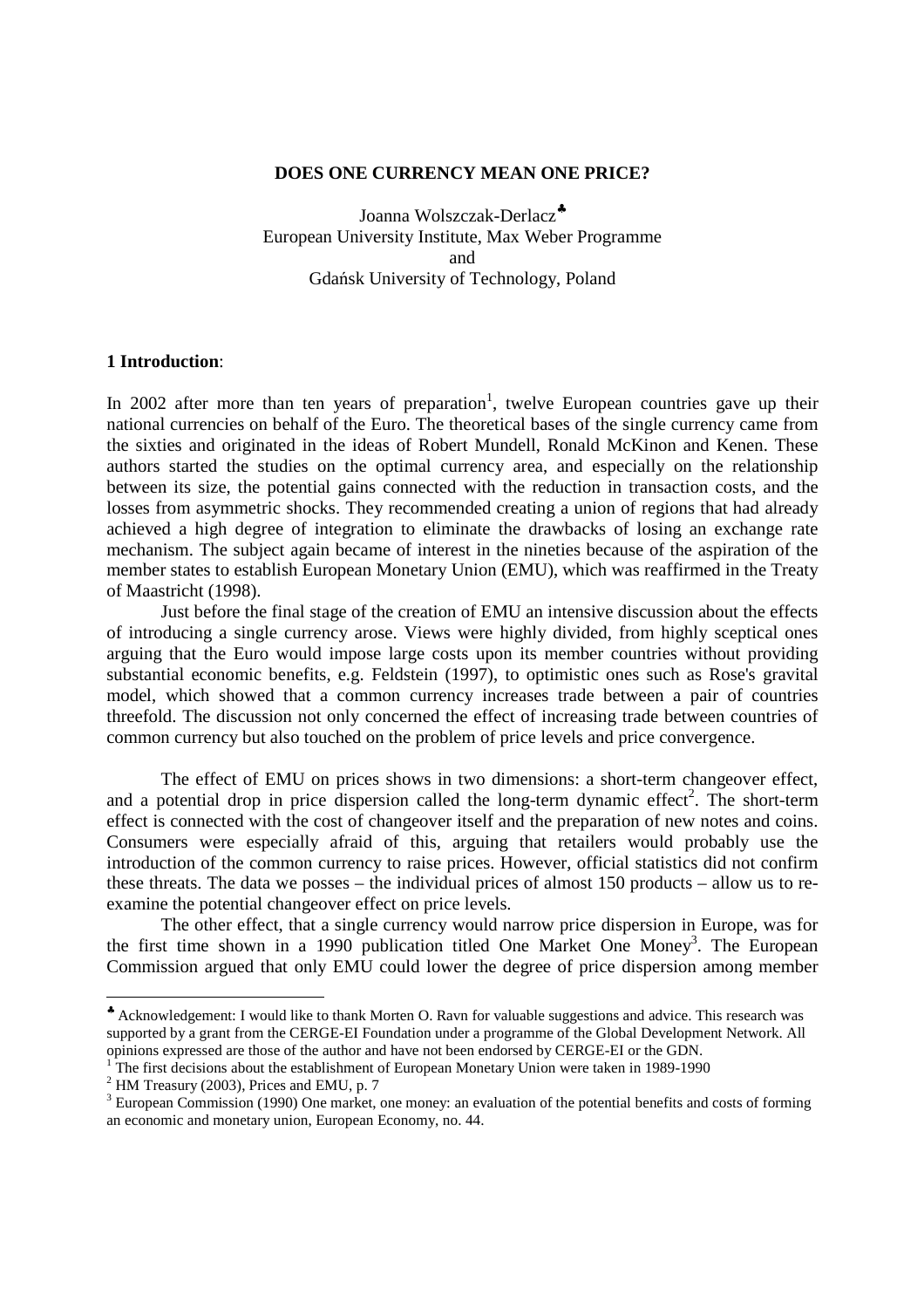countries by removing transaction costs and exchange rate risks, and through higher price transparency.

This paper examines price differentials in the EU, and answers the question whether EMU has lowered the degree of price dispersion in the Eurozone and increased the speed of price convergence. The analysis of price convergence is based on the concept of sigma and beta convergence (this approach was originally applied to the dispersion of income (Barro and Sala-i-Martin 1992)). Sigma convergence occurs when the dispersion of prices declines over time. The most widely used measure of sigma convergence is standard deviation and so the name comes from its mathematical denotation ( $\sigma$  sigma). Beta convergence occurs when economies with an initially lower level of a given variable (price levels) grow faster than economies with a higher level. A common identical point can be reached (absolute beta convergence) or alternatively economies approach each other without reaching the identical point (conditional beta convergence). Both Euro effects, of the changeover and the decrease in price dispersion across countries, are evaluated using difference-in-difference (DD) methodology. This approach makes it possible to compare price changes, price dispersion and convergence patterns pre- and post-Euro adoption in Eurozone countries with non-euro countries. The treatment considered here is thus "introducing the Euro". The treatment group are countries that became members of EMU in 1999 or in 2002. The DD approach controls for constant differences in the countries in the treatment and control group. The estimations are robust whether Greece is included in the treatment group or is excluded from the analysis because of its Euro adoption in 2001. Sweden, Denmark and England constitute the control group. For completeness we distinguish between two phases of Euro adoption: from 1999 – non cash circulation; and from 2002 – after the introduction of Euro coins and notes.

The paper is organised in the following way. In section 2 we present the Law of One Price (LOOP) and its limitations. Section 3 examines the potential role of the Euro on price levels and on price dispersion. The theoretical part is complemented with the latest empirical studies. Following this, Section 4 describes our data. We utilise highly disaggregated data on the actual prices of almost 150 individual products over the period 1990-2005. Next, an overview of price dispersion is presented. Finally, the estimation of the single currency effects on price dispersion, speed of convergence and price changes is performed in section 6. This is followed by the conclusion.

#### **2 The Law of One Price and its limitations**

The Law of One Price (LOOP) states that when there are no impediments to international trade and no transport costs, prices of the same product should be equal when converted to a common currency regardless of the location. If an homogenous good has different prices in two locations it would be profitable to buy it where it is cheaper, and after transportation to sell it on the more expensive market. In consequence, there is a flow of products from cheaper regions to more expensive ones and the process will continue until the price is equalized on both markets, and there is no further motivation for arbitrage transactions. The LOOP applies to only one good, but it can be derived intuitively that if it holds for different goods, it should be true for the whole aggregate of goods. In this way the Purchasing Power Parity (PPP) hypothesis was derived. Both LOOP and the ensuing PPP only hold in strict circumstances. These are: perfect competition, no transport costs, and no trade barriers. Naturally, all of these are violated in the real world. All the costs that have to be undergone by someone who wants to sell the same good in different geographical markets will be called arbitrage costs (AC). They are the sum of transport costs,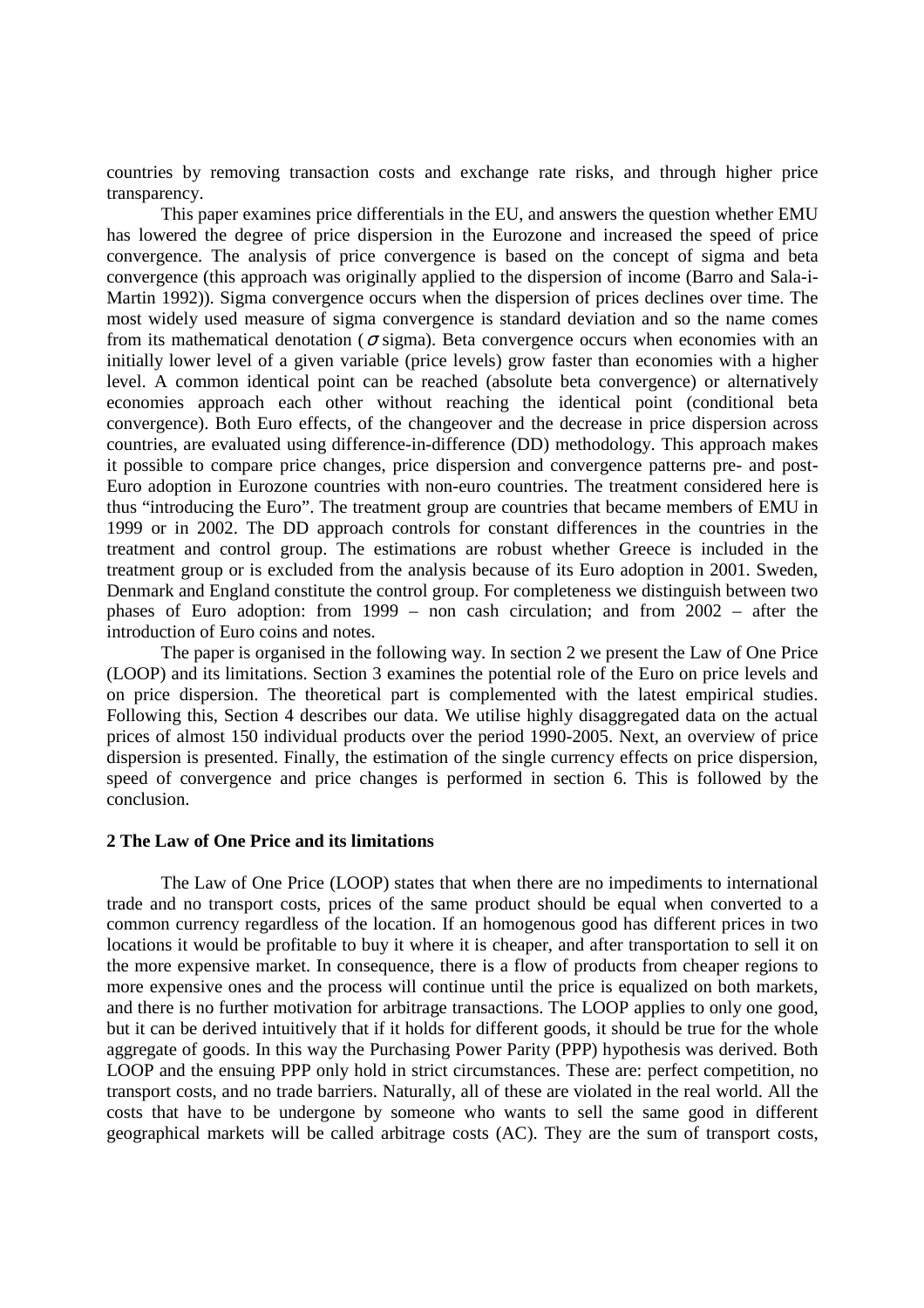information costs (due to different languages, different legislation etc.), trade restriction costs, exchange rate costs, and others. The arbitrage process is only profitable when prices differ between countries and this difference is greater than the arbitrage costs. Taking into account the arbitrage costs we can redefine the LOOP: *The price difference of the same product sold at two locations should not exceed the arbitrage costs*.

$$
P^m{}_A - P^m{}_B \times E_{A/B} \le AC \,,\tag{1}
$$

where  $P^{m}{}_{A}$  is the price of the good *m* sold in country *A* in currency *A*,  $P^{m}{}_{B}$  is the price of the same good *m* sold in country *B* in currency *B*, and  $E_{A/B}$  is the exchange rate between country *A* and *B*. On the other hand, there are also factors that in theory should speed spatial price convergence. The basic one is market integration. As far as the European Union is concerned, the removal of trade barriers and the realization of the four freedoms (the freedom of movement of goods, labour, capital and services) should cause more competition between firms, better allocation of capital, and higher production efficiency, leading prices to converge at a level "*better argumented in view of economic and technical efficiency*."<sup>4</sup> In the next section an overview of the potential impact on price levels and price dispersion of introducing a common currency will be provided.

#### **3 The role of the Euro on price levels and price dispersion - theory and literature**

#### **3.1 The role of the Euro on price dispersion**

Before the introduction of the Euro, the hypothesis that a single currency would have the effect of narrowing price dispersion in Europe was voiced mainly by European policy makers. The European Commission produced a number of publications in which the importance of EMU as a necessary complement to the single market, in view of price convergence, was stressed. In the report from 1990 "One Market One Money" the European Commission argued that only EMU could lower the degree of price dispersion among member countries. The Euro was expected to decrease price dispersion through three channels: by removing transaction costs, removing exchange rate risks, and by introducing higher price transparency. The EU Commission's studies claimed that the reduction in transaction costs should bring savings of 0.4% of GDP, and for countries with advanced banking systems of 0.1%. The elimination of exchange rate risk would reduce the cost of doing business across countries. Consumers' ability to compare prices directly due to price transparency was expected to lead them to buy in the places where the goods were the cheapest. All of these actions should in theory boost trade activity and competition, putting pressure on prices to converge.

The role of price transparency is underlined by the following market information model (Ulph and Vaughan 1999):

$$
\frac{p_m - cm}{p_m} = \frac{1 + (p_m - c_m)\beta_m}{\alpha_m \eta_{mm}} \quad , \tag{2}
$$

where:  $p_m$  is the price of good *m*,  $c_m$  the marginal cost of production,  $\eta_{mn}$  the firm's perceived elasticity of demand,  $\alpha_m$  the consumer transparency effect, and  $\beta_m$  the producer transparency

 4 Price competition and price convergence, The single Market Review Series, June 1996.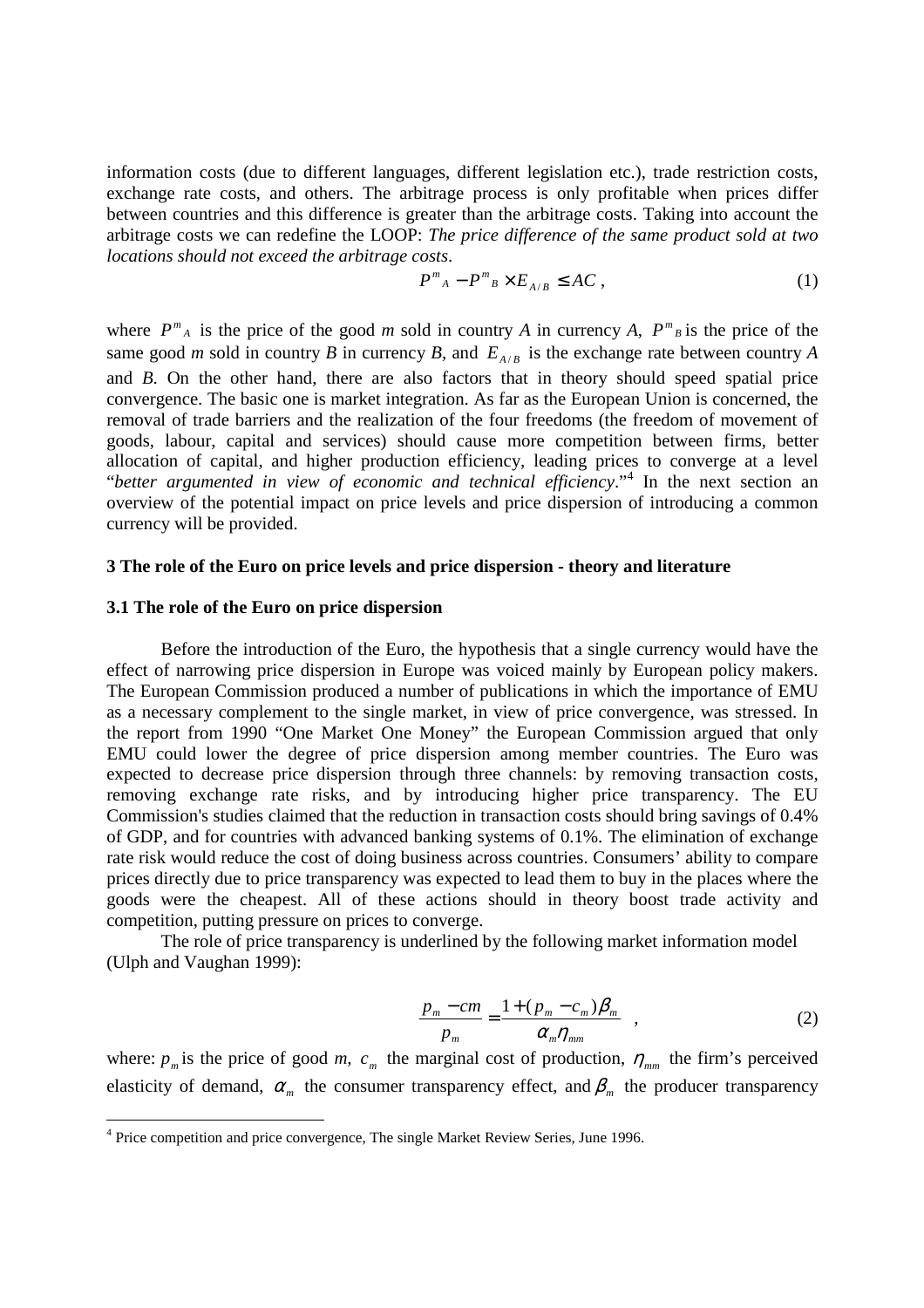effect. The model takes into account three channels through which the role of price transparency can influence market equilibrium: consumer transparency, producer transparency and number of suppliers. An increase in the transparency of prices for consumers reduces the price-cost margin (higher  $\alpha_m$ ). The motivation to buy goods where they are the cheapest is justified for durable goods such as cars, and in situations where transport costs are low compared to the value of the goods. In contrast, this is not the case for basic goods, non-tradable services and perishable goods. But higher price transparency has an impact on suppliers as well  $(\beta_m)$ . Easier monitoring of competitors' prices can lead to collusion, or the establishment of new techniques for price segmentation, for example not issuing a common European price list or allowing terms and conditions to vary from country to country. An increase in competition through a greater number of suppliers reduces the price-cost margin. In imperfectly competitive markets, a reduction in price-cost margins should lead to a reduction in profits and prices, but exchange rate costs are mostly barriers to small and medium-sized enterprises trading rather than to large firms, becoming less important as transaction value rises. There is a consensus that price convergence is strengthened by big retailers rather than by small ones. Additionally, EMU by itself cannot reduce other barriers to trade such as transport costs, yet these can be of greater importance to price convergence than a common currency. Table 1 presents the traditional view of the impact of a single currency on the price-cost margin and price dispersion.

| Direct effect                         | Consequence                                    | Price-cost<br>margin | Price<br>dispersion |
|---------------------------------------|------------------------------------------------|----------------------|---------------------|
| Reduced cost of transactions          | Increased market access                        |                      |                     |
|                                       | Switch from segmented to<br>integrated markets |                      |                     |
| Reduced consumer search costs         | Producers less able to segment                 |                      |                     |
| Reduced consumer price<br>uncertainty | Producers less able to segment                 |                      |                     |
| Reduced risk                          | Greater incentives for<br>arbitrage            |                      |                     |
| Increased transparency                | More arbitrage                                 |                      |                     |
|                                       | Consumers better informed                      |                      |                     |
|                                       | More information on<br>competitors             |                      |                     |

Table 1. The effect of introducing the Euro on the price-cost margin and price dispersion

Source: European Economy; European integration and the functioning of product markets, European Commission Special Report No2/2002, p. 50*.* 

Greater price transparency arising from EMU may lead to a greater possibility for arbitrage, with an impact both on consumers and producers. The latter can react with collusive behaviour, market segmentation and product differentiation. The net effect on prices and price dispersion could thus be ambiguous. Another issue is when EMU effects on prices and price convergence should materialize. If we stress the nature and intensity of competitive interaction on the supply side, then the Euro effect should be expected from 1999 when the Euro went into non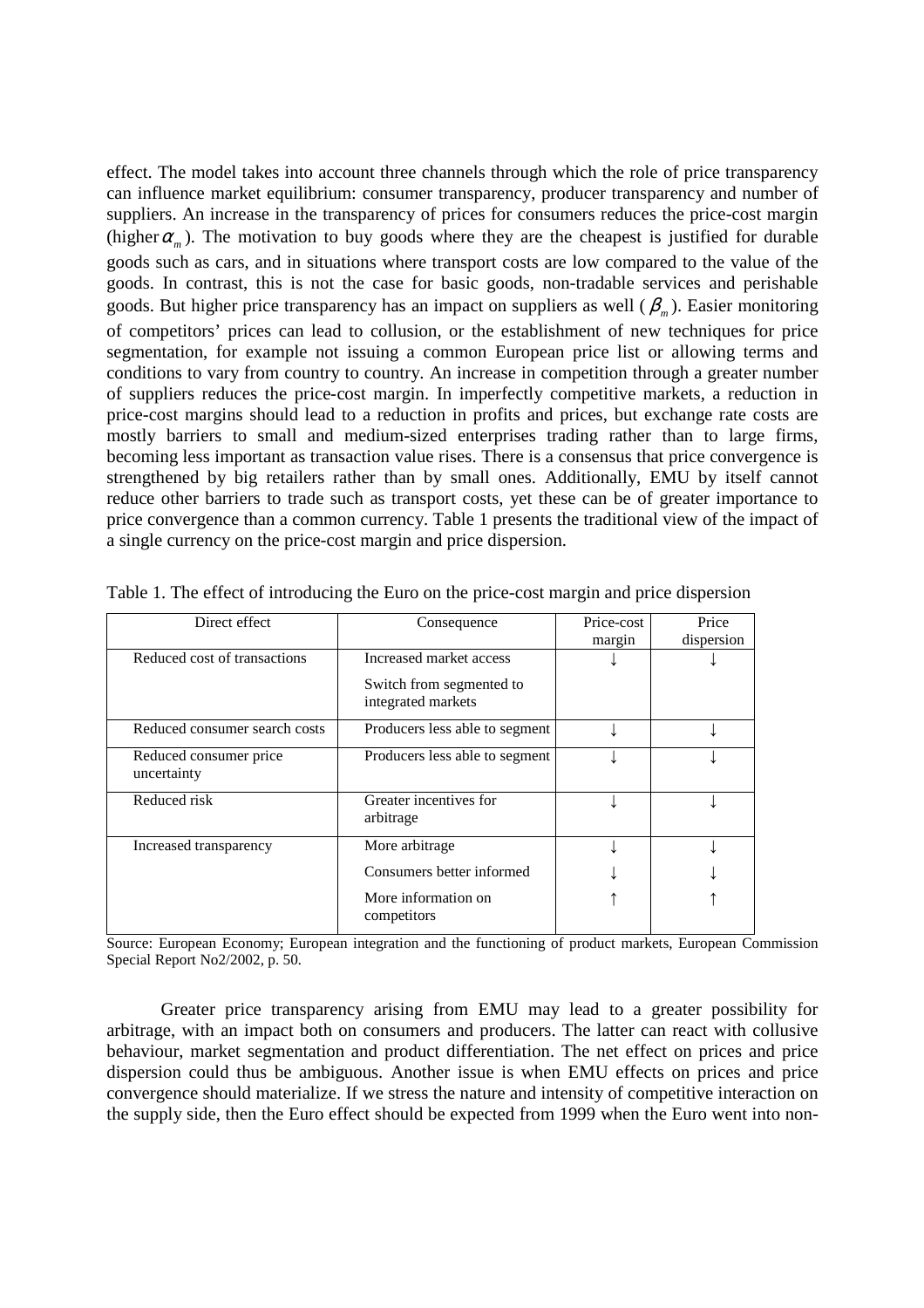cash circulation. Otherwise, it may only emerge after the introduction of Euro notes and coins in 2002.

A review of the latest studies on price convergence due to EMU does not show a clear picture. Lutz's (2003) and Engel and Rogers' (2004) studies discount the impact of EMU on price convergence. Lutz applies difference-in-difference (DD) methodology to four sets of data: Big Macs, The Economist, different models of cars, and 13 categories of goods collected by UBS. His results refute a Euro effect. Engel and Rogers (2004) in their econometric analysis of city price data, come to the same conclusion. On the other hand, Isgut (2002), using the same data sources as Engel, finds a significant reduction in price dispersion resulting from the introduction of the common currency - 5%. Allington et al. (2004) summarize the first eleven studies dedicated to the Euro effect on price dispersion. Two of them found a positive effect  $-$  a drop in price dispersion due to the introduction a single currency, five a mixed Euro effect – price dispersion is lower in EMU countries, but most of the convergence had occurred before 1999, and four found either no effect or a negative one. In their own analysis, Allington et al. examined aggregated data on 115 categories of goods (with prices expressed in comparative price level indices, as opposed to retail prices) and concluded that the Euro has a robust integrating effect, but the results are no longer significant when non-tradable goods are also considered. Goldberg and Verboven (2004), analyzing the European car market, concluded that as a result of monetary union, price dispersion decreased by a small but significant percentage (about 1.5%) between 1999 and 2001. But the further decrease following the official adoption in 2002 cannot be attributed to the Euro, because an even faster drop in price differentials in non-EMU countries was observed. Additionally, they did not find that EMU increased the speed of convergence. Parsley and Wei (2007) found no evidence for a significant improvement in price dispersion of the ten goods that they studied, and also the persistence of deviation from the LOOP after the introduction of the Euro. This is despite the fact that the same authors in their previous work (Parsley and Wei (2001)) had argued that adopting a hard peg (a currency board or currency union) has a stronger effect than merely reducing exchange rate volatility to zero. They do, however, underline the fact that long-term currency unions exhibit greater integration than more recent ones. The volatility of bilateral exchange rates had commonly been used as a factor to explain the magnitude of LOOP deviation, or else identified as the cause of persistence in deviation. This is why a single currency, reducing the nominal exchange variability to zero, is the natural successor to currency pegging. Surprisingly, Anderson and Smith (2004) and Wolszczak (2008) conclude that the effects of a common currency are related solely to the reduction in exchange rate variability, and if this is controlled for, the Euro effect is not significant.

# **3.2 The role of the Euro on price levels – the changeover effect**

According to model (2), the greater competition resulting from the introduction of a single currency should cause a decrease in price-cost margins and prices. These structural adjustments can take time. In the short term, there are no economic reasons why the changeover effect should cause a price rise (Dziuda and Mastrobuoni (2006)). However, consumers from the Eurozone were very critical about the changeover process. They had the impression that conversion to the Euro was used by retailers to increase prices. According to a Commission survey, almost 70% of consumers claimed that prices had been generally rounded up in all areas, and an additional 15% claimed that they had been rounded up in certain areas (Eurobarometer 2002).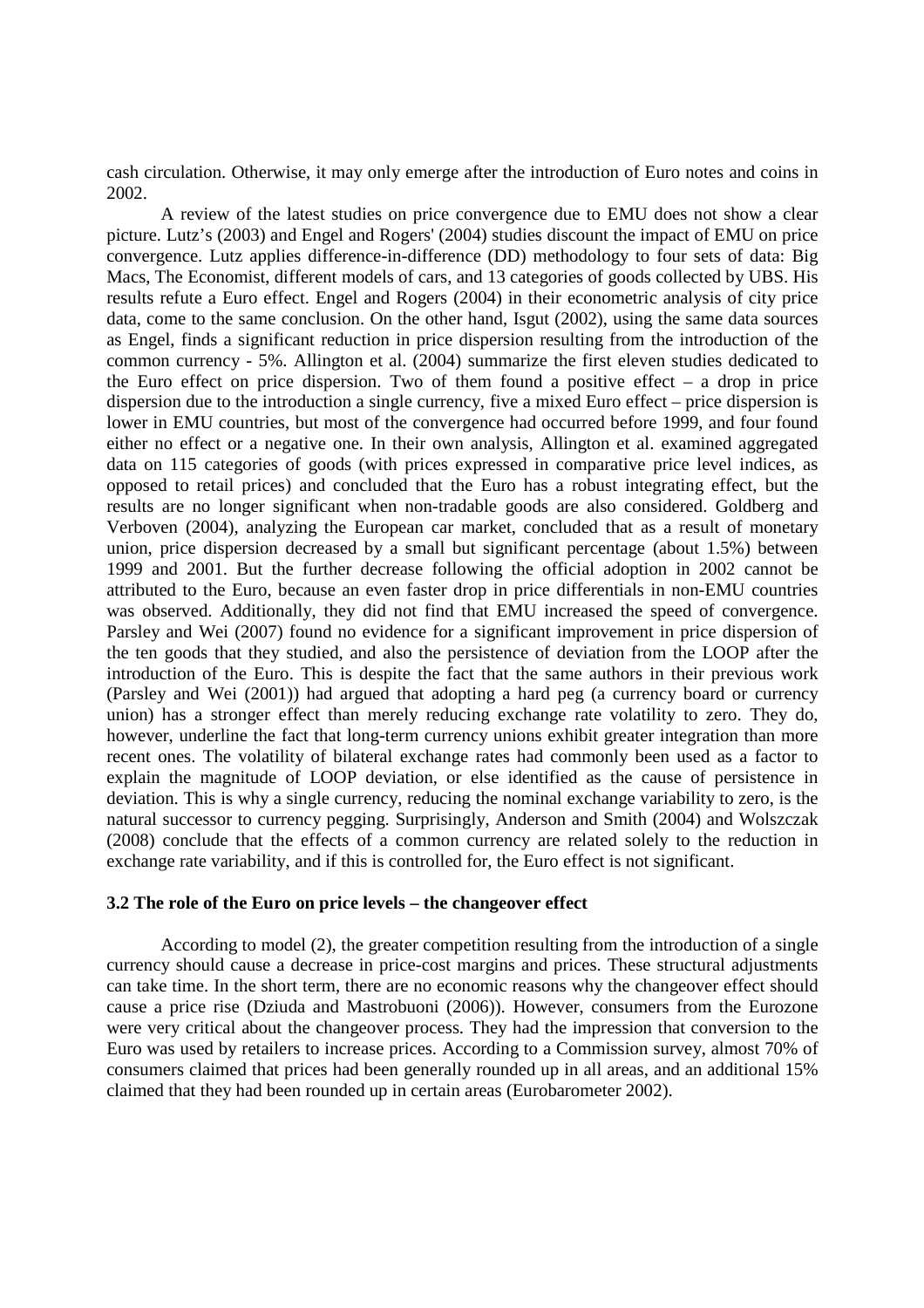In Germany the new currency was dubbed the teuro (the German word *teuer* means expensive), while in Greece and in Italy consumers' organizations called for a shopping boycott. However, retailers took a different view. 61% of managers said that the new prices in euros were identical to the previous ones in the national currency (Flash EFS 2002). They argued that if there was a price rise, it resulted from the technical effects of the changeover process that may have been passed on to the consumer in the form of one-off price increases. The following reasons are suggested:

- "menu and implementation costs" of adapting price tags, cash registers, software, payment systems, bar codes, accounting systems etc.;
- the adaptation of vending machines, for example parking fees that prior to the Euro had equalled 0.42 Euro would probably be rounded up to 0.5 Euro;
- the effect of converting prices to Euros and rounding to two decimal places, e.g. a price of 0.008875 Euro would be automatically rounded up to 0.01 Euro, which in fact means a price rise of 13% from the original price;
- psychological prices the tendency to set prices in more attractive rounded figures e.g. 4.99 Euro instead of 4.65 Euro.

The last three of these reasons depend on countries' conversion rates, and in theory could act in both ways: increasing or decreasing the original price. Official statistics do not show price rises due to the introduction of the Euro, at least at an aggregate level. The Eurozone HICP (Harmonised Indices of Consumer Prices) for December 2001 was 2.0%, while in January 2002 it rose to 2.7%. However, after a maximum in January it began to fall, and in June 2002 it had the same value as in January. Moreover the month-on-month change in HICP from December 2001 to January 2002 was 0.5%, and Eurostat estimates that at most 0.16 inflation rate points can be accounted for by the introduction of Euro notes and coins. The remaining 0.34 inflation rate points of the change in the index are the result of poor weather conditions causing increases in vegetable prices, and some tax increases, especially on tobacco. Similar estimates come from national statistics offices, which estimate euro effects ranging from 0.2% in France to 0.6% in the Netherlands on national HICPs (ECB 2002).

The disparity between consumer feelings about price rises and statistics is usually explained by the disparity between perceived and actual inflation. Perceived inflation is an evaluation of price development based on individual experience. Consumers draw conclusions about prices from the limited number of goods and services which they purchase most often e.g. the espresso syndrome in Italy. However, it turns out that the impact of the price changes of these limited numbers of goods and services on the aggregate price level is not high, in fact, a breakdown of the HICP into detailed components for January 2002 shows unusual price increases mainly for services such as restaurants and cafes, repair services, and some health-related services, but their impact on the all-item index is of minor importance. Nevertheless, high perceived inflation can itself be a source of official inflation e.g. due to pressure to increase wages. Dziuda and Mastrobuoni (2006) suggest a decrease in price transparency (see equation 3) as a potential source of euro-induced inflation. Consumers have the additional cost of processing information connected to price conversion from the old to the new currency. The complexity of conversion rates hinders price comparison, and this is exploited by retailers. Dziuda and Mastrobuoni show that euro-related inflation decreases as price transparency increases and is a decreasing function of the initial price. They found that countries where consumers had more problems in adapting to the new currency (France, Spain, Italy) had higher inflation for cheap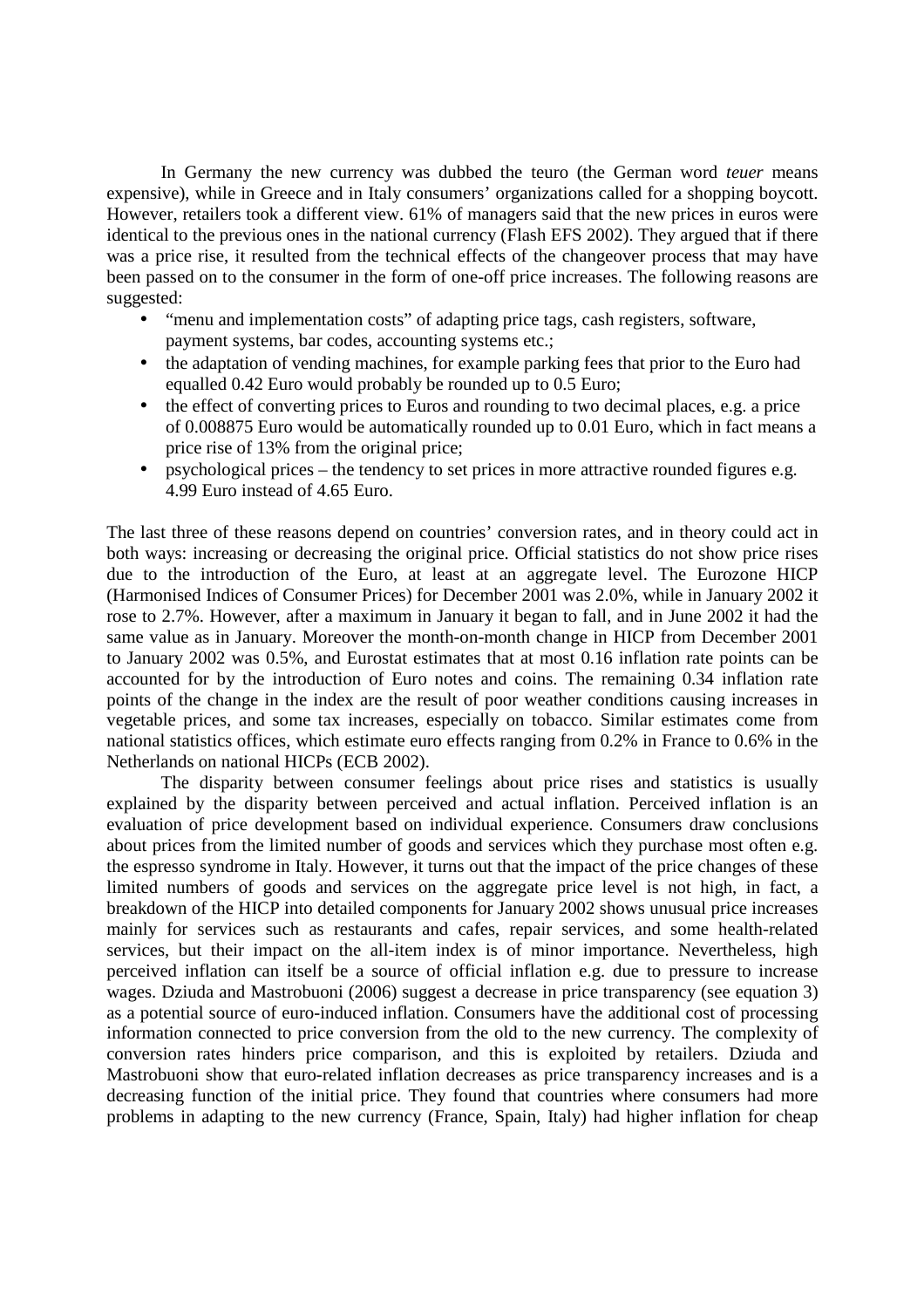goods An imperfect information model was also used by Ehrmann (2006) to explain a price rise for food items. He concludes that of three countries, Belgium, Greece and Luxembourg, euroinduced inflation was lowest for the one with the least complicated conversion rate. Angelini and Lippi (2005), analyzing cash withdrawals from automatic teller machine (ATM) terminals in Italy pre- and post-changeover did not find any evidence for consumer prices increasing more than was stated by official sources. Some interesting tests for a money illusion were conducted on the basis of charity and church donations, which increased unusually after the introduction of Euro coins and notes (Cannon and Cipriani (2003) and Kooreman et al. (2004)). Paul De Grauwe (2007) acknowledges substantial price rises for food products (in Italy up to 30%) and explains them through the collective action of suppliers. A price rise by an individual supplier acting in the highly competitive food market with low price elasticity is unreasonable, while collective action by a number of suppliers is usually costly and not possible. The changeover was an opportunity for such coordinated action. However, Gaiotti and Lippi (2004) examined data from 2,500 restaurants in Italy over 1998-2004 and showed that a price increase of only about 3-4 percentage points could be attributed to the new currency. Parsley and Wei (2007), comparing changes in EMU and non-EMU prices of the Big Mac and its ten ingredients did not find an association between price rises after 2002 and the adoption of the Euro.

The data we posses allow us to re-examine the potential changeover effect on price levels. Because of the rich diversity of the goods in our basket, we are able to analyse not only food items but clothes, household supplies, cars, and finally services.

#### **4 Data**

The data used in this study comes from the Economist Intelligence Unit (EIU). The dataset is composed of the actual prices of 173 products in 122 cities in 78 countries. To our knowledge this is the most extensive database of international retail prices. Primarily the data were collected for use as information for multinational corporations which move employees around the world. The product list consists of tightly specified items such as "bread'", "cocacola", and a variety of services such as "laundry one shirt'", "cost of developing 36 colour pictures'" etc. The prices are expressed in Euros with purchasing power parity exchange rates used in calculations, using the pre-1999 ECU exchange rate. In the original database the survey prices are listed for three types of store: supermarkets, medium-price retailers and expensive specialist shops. We only utilise the prices for supermarkets, which provide items of standard quality and are likely to be more comparable across international cities. We restrict the sample to the 15 capital cities of the EU. In the case of missing observations, the CPI was used to provide an extrapolation. Some items were excluded from the data as ``difficult to be compared across cities'', for example a taxi ride from the airport to the city centre. After these exclusions and adjustments, the final sample of goods was reduced to 144 products (for the product list, see Table 8 and Table 9 in the Appendix). The goods are divided into traded (106 items) and nontraded ones (38 items). The distinction between traded and non-traded goods is a common sense one and it is a compromise between theory, the practice of international trade, and data availability. The division is not based on any universally accepted formal method, such as calculating the tradability of a good as the ratio of the total trade among the countries in a particular industry divided by the total output of the industry across the same countries. The same classification is used as in Engel and Rogers (2004). It should be pointed out that there is no purely traded or non-traded item because each one is a composition of tradable and non-tradable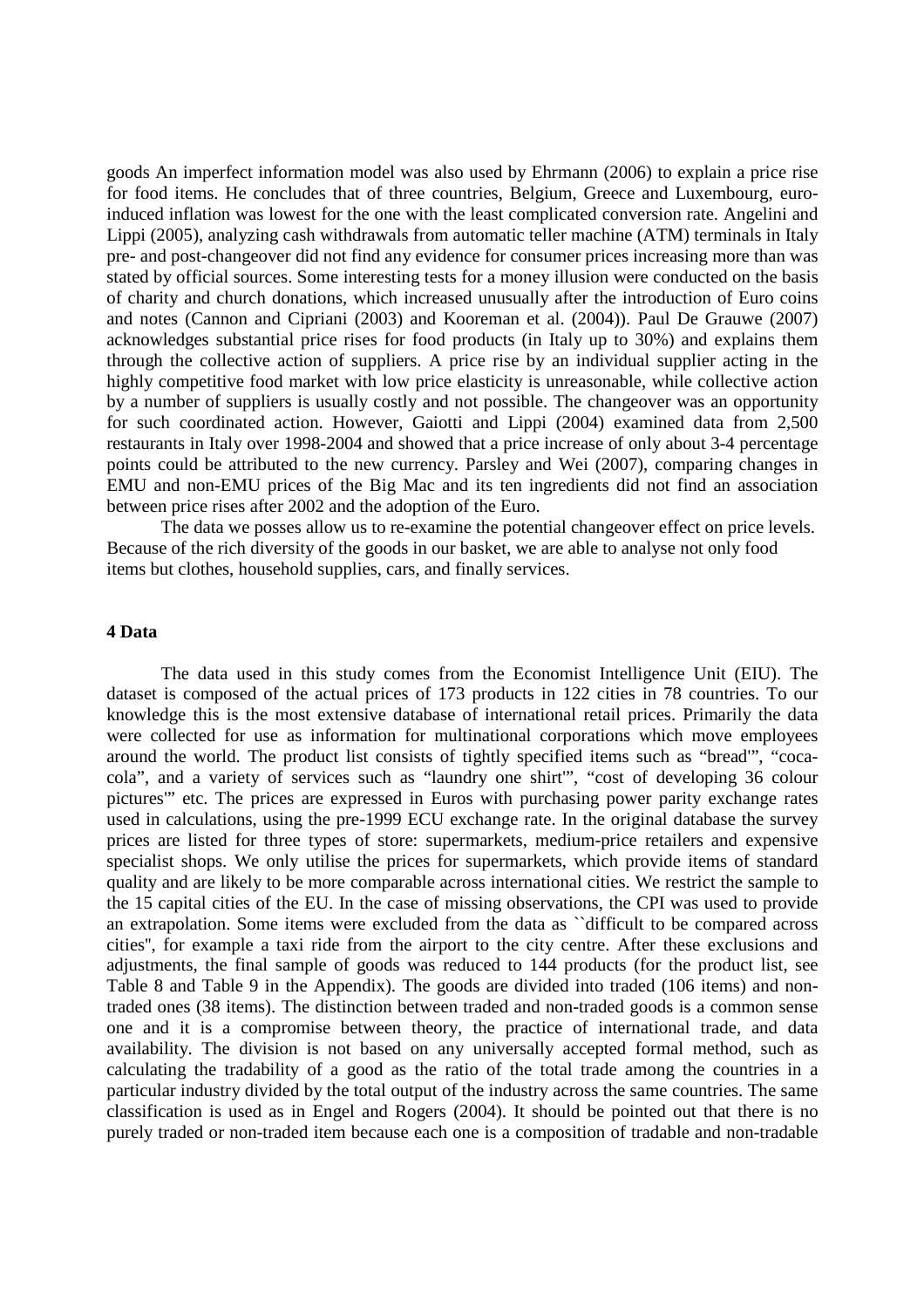inputs, for example for bread to be produced involves the services of baking and selling; and laundry cannot be provided without washing powder. Moreover, the traded goods are grouped into 8 categories following the EIU categorisation: food perishable (33 items), food nonperishable (15 items), alcoholic beverages and tobacco (13 items), clothing and footwear (16 items), household supplies (6 items), personal care (8 items), recreation (6 items), cars and petrol (8 items). The EIU dataset does have some shortcomings, however (see Engel and Rogers (2004)). The most important ones are as follows:

- the data are collected from a small number of outlets compared with surveys conducted by national statistical agencies;
- the data comes only from big agglomerations, which are not representative of whole countries;
- it is not clear whether the EIU methodology adequately accounts for package differences and quality differences;
- the product list does not represent a whole consumption basket.

On the other hand, Rogers (2007) presents extensive evidence for the reliability of the EIU data. He shows a high correlation between EIU price changes and official annual CPI inflation, and also between PPP rates calculated on the basis of EIU data and the PPPs reported by the OECD.

# **5. Price dispersion in the EU - first impression**

Since we are in possession of a rich set of data on actual prices, we are able to investigate the validity of the Law of One Price for a particular year. To assess the deviation from the LOOP our basic measure of price dispersion is the standard deviation of prices (expressed in logs) for each item across cities:

$$
\sigma_{t}^{m} = \sqrt{\frac{\sum_{i=1}^{N} (\ln p^{m_{it}} - \frac{1}{N} \sum_{i=1}^{N} \ln p_{it}^{m})^{2}}{(N-1)}}.
$$

This measures the deviation of the price of good *m* from its geometric average price across all cities, where N is the number of cities. To provide a first impression of the price dispersion in the data, Table 2 presents the goods and services with the highest and lowest price dispersion in 2005, measured as a coefficient of variation.

Table 2 Price dispersion across goods in 2005

| Lowest price dispersion                   | C.V  | Highest price dispersion                     | C.V  |
|-------------------------------------------|------|----------------------------------------------|------|
| International weekly news magazine (Time) | 6.1  | Hourly rate for domestic cleaning help       | 63.4 |
| Lipstick (deluxe type)                    | 12.4 | Telephone, charge per local call (3 mins)    | 61.5 |
| International foreign daily newspaper     | 12.9 | Lemons (1 kg) (supermarket)                  | 58.9 |
| Regular unleaded petrol (11)              | 13.5 | Frying pan (Teflon or good equivalent)       | 58.1 |
| Compact disc album                        | 14.1 | Dry cleaning, woman's dress                  | 54.4 |
| Simple meal for one person                | 14.6 | Taxi rate per additional kilometre (average) | 54.2 |
| Toothpaste with fluoride (120 g)          | 14.9 | Furnished residential apartment: 2 bedroom   | 53.7 |
| Television, colour (66 cm)                | 15.9 | Pork: $\text{loin}(1 \text{ kg})$            | 53.3 |
| Business trip, typical daily cost         | 17.9 | Unfurnished residential apartment: 4 rooms   | 52.9 |
| Boy's dress trousers (chain store)        | 18.2 | Annual premium for car insurance (low)       | 49.3 |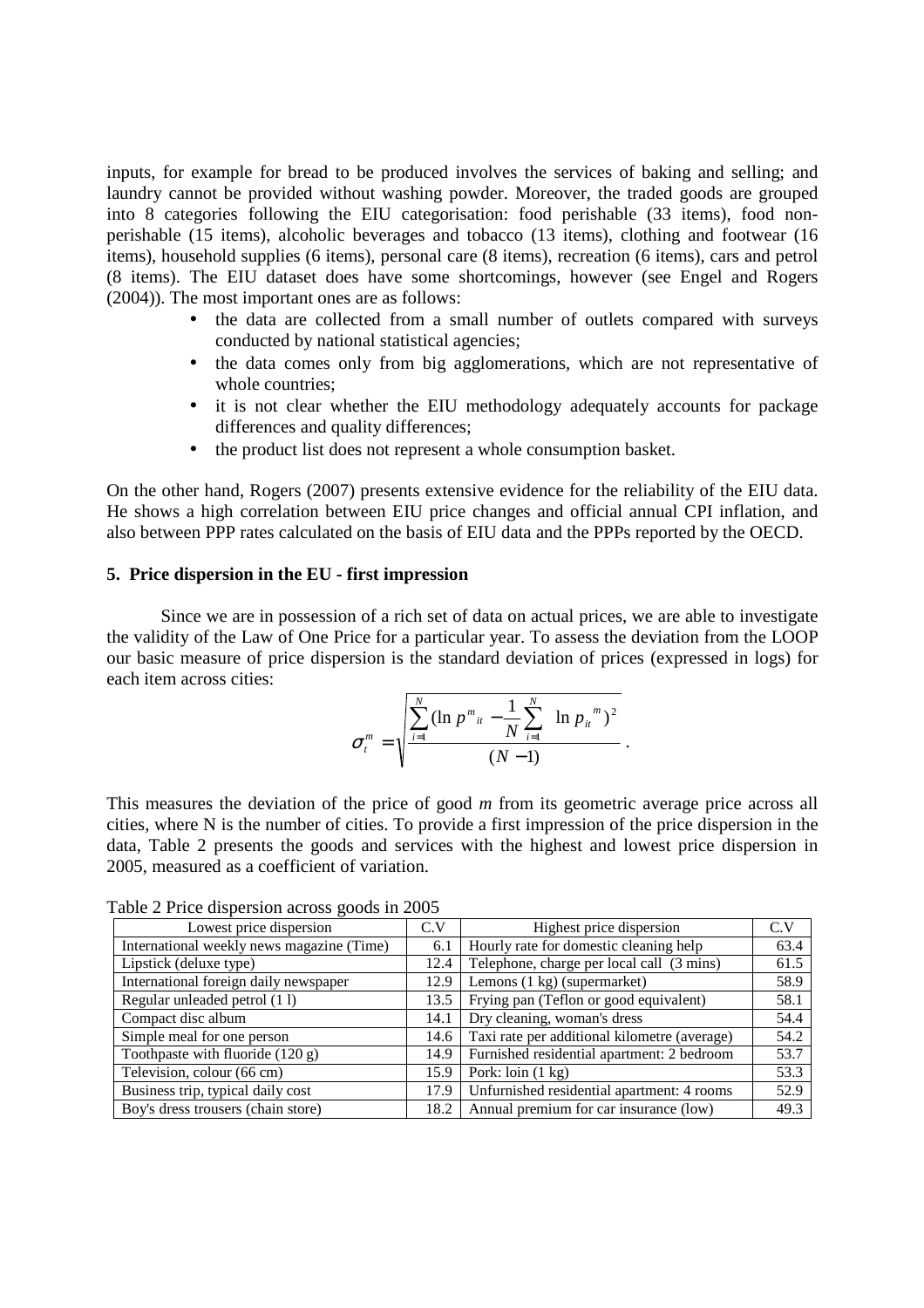The maximum price difference is observed for "hourly rate for domestic cleaning help", reaching 63% with the enormous value of 37 Euros in Stockholm and only 5 Euros in Lisbon. The lowest coefficient of variation - 6.1% - is for international weekly news magazines such as Time. Not surprisingly, eight of the ten goods with the lowest price dispersion are tradable, while seven of the ten with the highest dispersion are non-tradable. When we look more closely at each individual good, we note that in the EU15 105 out of 144 goods underwent price convergence (a drop in standard deviation) during the fifteen years studied, 99 in the EU12, and 76 in the EU3. To assess the extent to which there was price convergence across EU countries we calculated the unweighted cross-country standard deviation. In our opinion, although weight deviation might be preferred because larger member states have a more significant impact on price convergence than smaller ones due to their bigger share of transactions within the EU, it cannot be accepted because it reshapes the price dispersion. Another question is what should be used as weights. A first proposition is GDP per capita, but for example prices in Luxembourg, which has extremely high GDP, do not have any extreme influence on prices in the overall Union market. Other weighting choices could be population, or openness of the economy, but each of them can be criticized using similar arguments. We check the sigma convergence hypothesis by testing whether the variance of prices (expressed in logs) across countries decreases over time. The null hypothesis of no convergence is equivalent to  $H_0$ :  $\sigma^2_{m,1} = \sigma^2_{m,t}$  $\sigma^2_{m,1} = \sigma^2_{m,t}$ , where  $\sigma^2_{m,t}$  is the variance of the log price of a product *m* at time *t*. ( $p^{m}_{ii} = \ln(P_{ii}^{m})$ ). We test the hypothesis using the Likelihood Ratio Test  $(T_2)$  proposed by Carre and Klomb (1997) with the following testing statistic:

$$
T_2 = (N - 2.5) \ln \left[ 1 + \frac{1}{4} \frac{(\hat{\sigma}^2 - \hat{\sigma}^2)}{\hat{\sigma}^2} \frac{\hat{\sigma}^2}{\hat{\sigma}^2} - \hat{\sigma}^2 \frac{\hat{\sigma}^2}{\hat{\sigma}^2} \right],
$$

with  $\hat{\sigma}$  in the covariance of prices in the first and last period. This statistic has a limiting  $\chi^2(1)$ distribution. Carre and Klomb proved in their simulation experiment that the  $T_2$  statistic performs better than the traditional Lichtenberg (1994) test of the ratio between the variances in the first period and the last period. The procedure proposed by Lichtenberg leads to a low probability of accepting the hypothesis of convergence (because of a high probability of committing a type II error, especially for short time periods and a small sample)<sup>5</sup>. We computed  $T_2$  statistics for each of the items in our sample, and the hypothesis of convergence was confirmed for only 25 out of 105. We also performed the analysis for the same period of time, but separately for the subgroups of 12 member states and 3 non-Euro countries. For EMU cities, 23 goods underwent statistically significant sigma convergence, and for non-EMU only 11. We are especially interested in potential changes in price dispersion over time. We investigate whether the prices for individual items in our sample show convergence trends. To save space we report here only the results for average dispersion and for the 8 sub-groups. Figure 1 plots average price dispersion (mean standard deviation) for each year between 1990 and 2005. In calculating the

<sup>&</sup>lt;sup>5</sup> In the literature we find more statistics concerning sigma convergence such as:  $T_3 = \frac{\sqrt{1+(\mathcal{O}+1)} \cdot \mathcal{O}+1}{2\sqrt{1-\hat{\sigma}^2}}$  $\int_1^2/\hat{\sigma}^2$  $3 - 2\sqrt{1 - \hat{\pi}}$  $(\hat{\sigma}^2/(\hat{\sigma}^2 - 1))$ π  $\sigma$ 1/ $\sigma$ −  $T_3 = \frac{\sqrt{N}(\hat{\sigma}^2/\hat{\sigma}^2 - 1)}{\sqrt{N}}$  where

 $\pi$  is estimated from equation:  $p_{iT} = \pi p_{i1} + \mu_i$ , which has asymptotically a standard normal distribution. Another procedure is to regress the yearly variance of the log prices against a trend and intercept.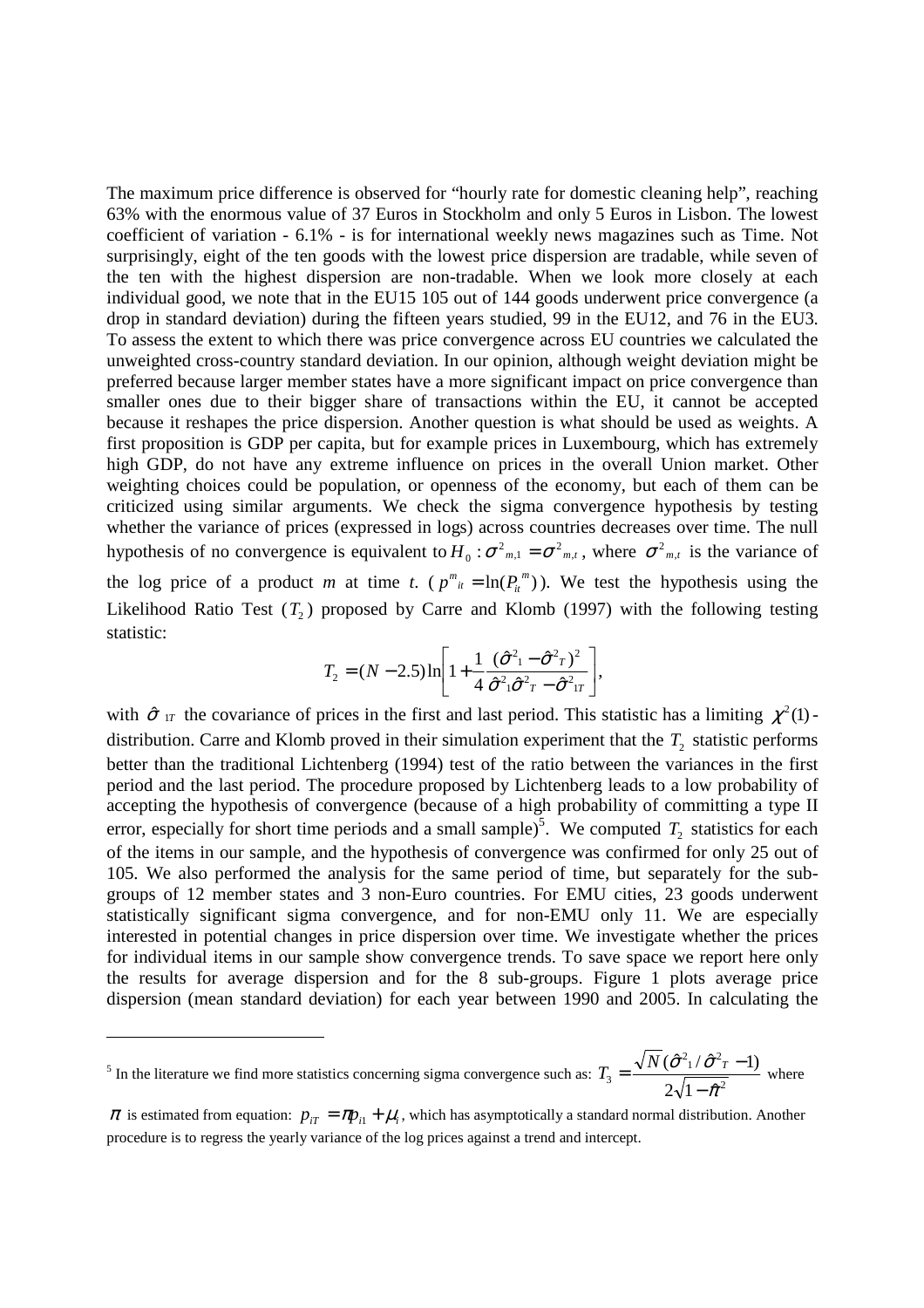mean standard deviation we do not use any weights for different products, our measure is just a simple arithmetic mean. There are three lines representing EU15, EU12 and EU3. Prices are less dispersed in the Euozone than in the full sample of 15 European countries, although the tendency is constant from the early 1990s onwards, so monetary union does not seem to explain the lower price dispersion. Over the whole period, price convergence results in a fall in the deviation by 15.5% for EU15, and 17% both for EU12 and EU3. Figures 2 and 3 present analogous calculations for tradable and non-tradable goods separately. Some differences emerge according to category of goods and country, for example for the whole period of time and for each country group price dispersion is always largest for non-tradable goods, but then the percentage decrease in dispersion was most pronounced for these products for EU15 and EU12, while for non-EMU countries the drop was only 10%.



Fig 1. Price dispersion 1990-2005 for all products - EU15, EU12 and EU3



Fig 2. Price dispersion 1990-2005 for tradable products - EU15, EU12 and EU3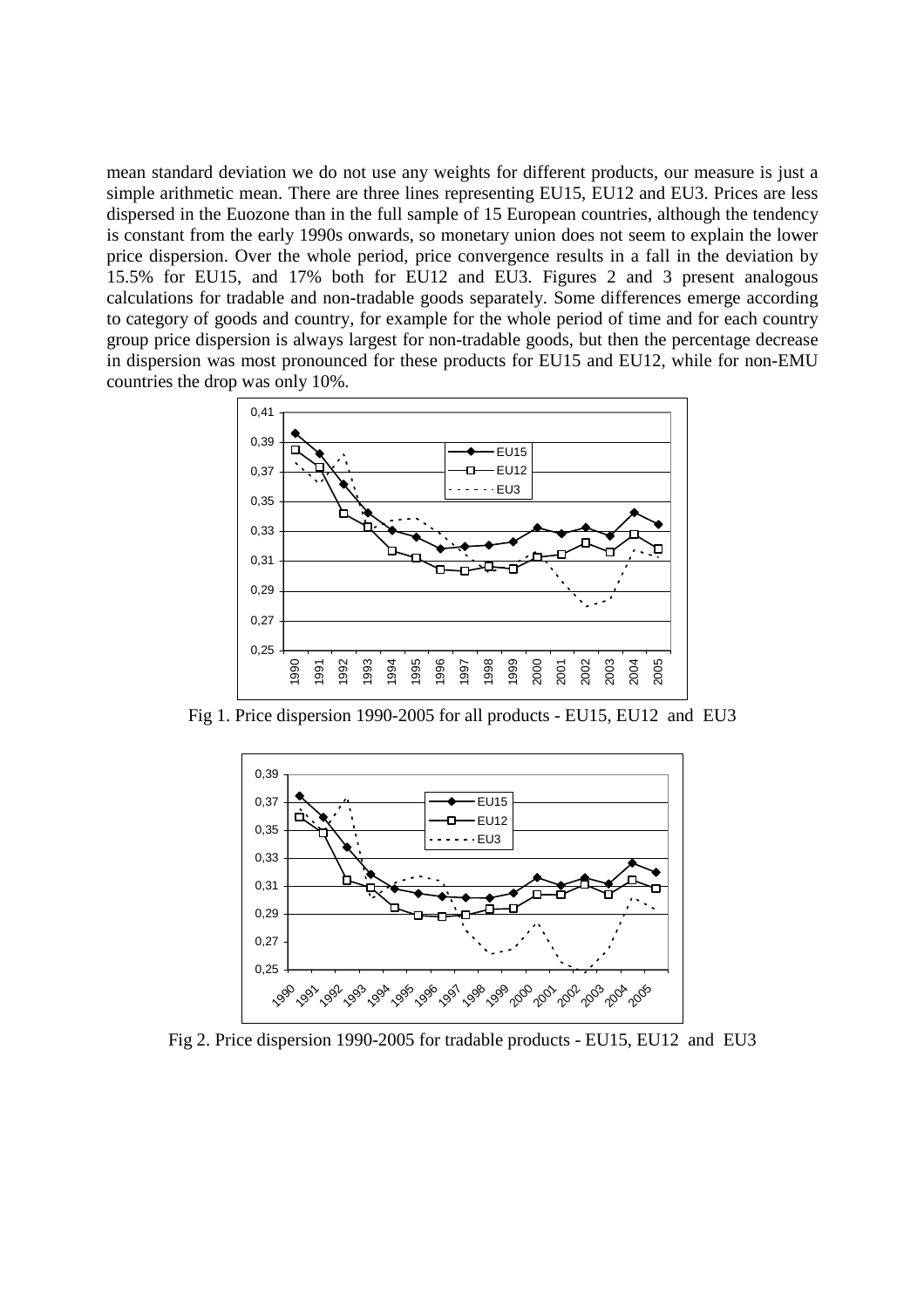

Fig 3. Price dispersion 1990-2005 for non-tradable products - EU15, EU12 and EU3

Most price dispersion occurred at the beginning of the 1990s. Figures 4, 5 and 6 show the changes for three sub-periods: 1990-1995, 1995-2000 and 2000-2005. In the charts the negative bars indicate a decline in average dispersion. Dispersion across each country group and each goods category declined over the earlier period. In the 1995-2000 sub-period, average dispersion decreased in non-EMU cities for all products and tradables, and in the Eurozone for nontradables. After 2000 a drop in price dispersion was observed only for non-tradable goods in non-EMU and EU15 countries. In the Appendix, Figures 7, 8 and 9 present the changes in price dispersion for 8 categories of tradable goods. The general conclusion is the same: most of the decline in price dispersion across EU12 occurred in the early nineties. Dispersion increased for four out of the eight categories for EMU countries, and five for non-EMU in 2000-2005.



Fig 4. Price dispersion for sub-periods, all products, EU15, EU12 and EU3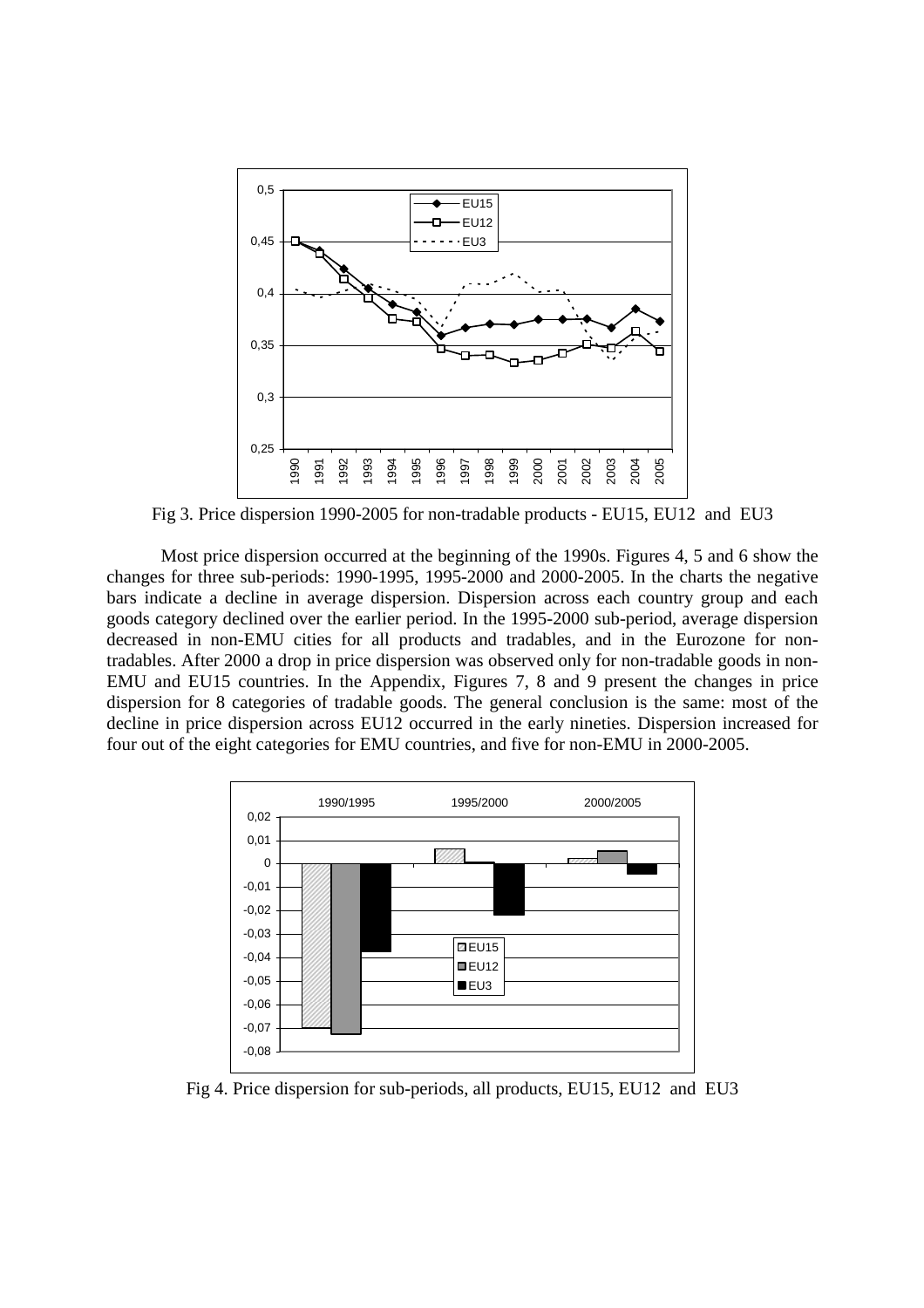

Fig 5. Price dispersion for sub-periods, tradable products, EU15, EU12 and EU3



Fig 6. Price dispersion for sub-periods, non-tradable products, EU15, EU12 and EU3

In the next sections we undertake a number of further empirical analyses to explain the behaviour of price dispersion after the introduction of the Euro.

# **6 Evaluation of the Euro effect**

The difference-in-difference method is commonly used to evaluate the effect of political or economic programmes. The basis of the DD approach is a comparison between the performance of the treatment group in the pre- and post-treatment period with the performance of a control group pre- and post-treatment. Applied to the issue of the Euro effect, this approach suggests comparing the characteristic of price patterns among Euro countries pre- and post-Euro introduction with the pattern of non-Euro countries pre- and post-introduction. The treatment is here understood as "introducing the Euro".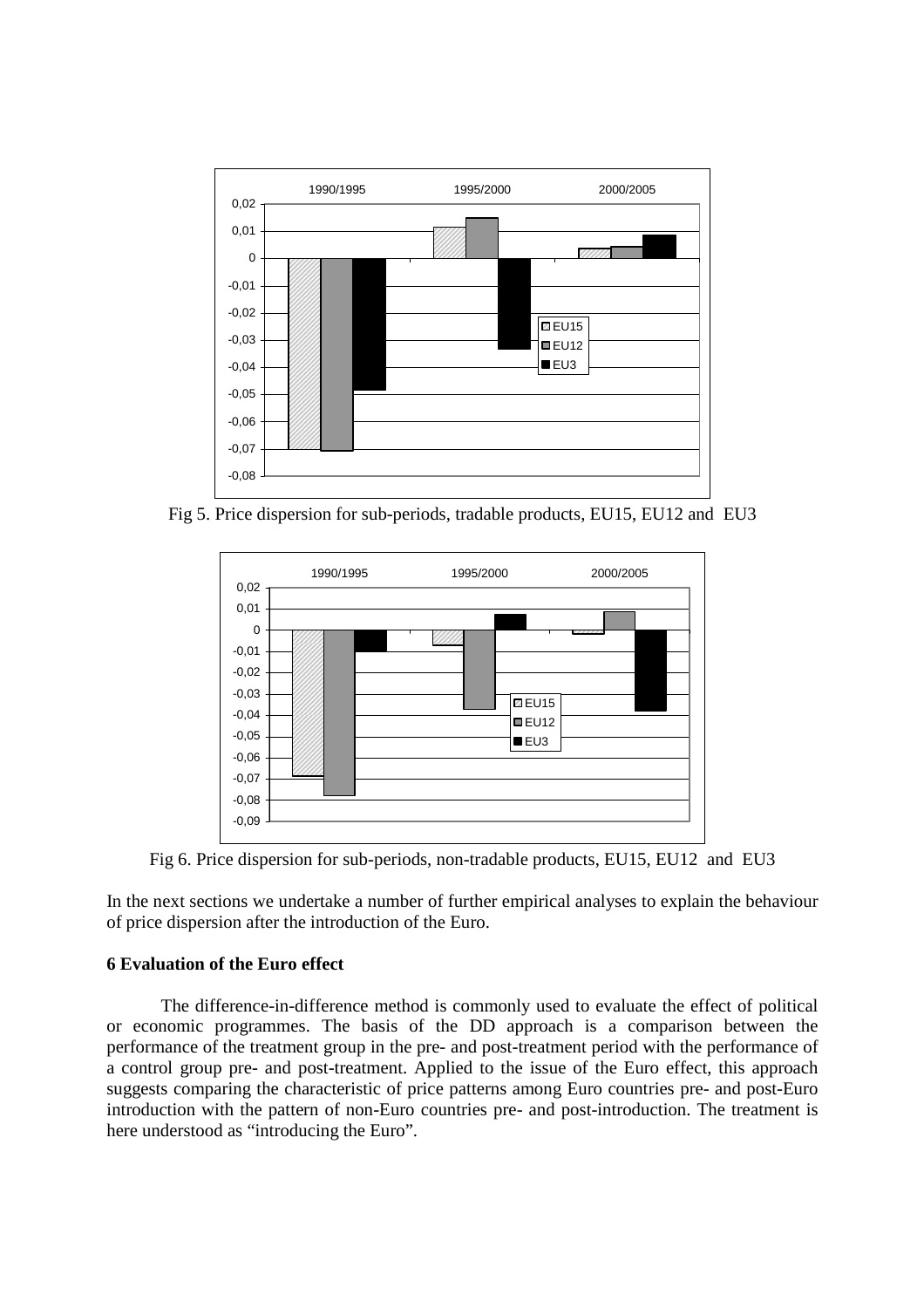The DD estimator combines a before-after approach with a cross-section approach. It compares price changes, price dispersion, or speed of convergence in the Euro area before ( $X_T^{euro}$ ) and after the Euro ( $X_T^{euro}$ ) with the analogous price characteristics in the control group (non-Euro) before ( $X_T^{non-euro}$ ) and after the adoption of the single currency ( $X_T^{non-euro}$ ).

$$
EUR = \left(X_T^{\text{ euro}} - X_T^{\text{ euro}}\right) - \left(X_T^{\text{ non-euro}} - X_T^{\text{ non-euro}}\right) \tag{3}
$$

The necessary condition is that there are no other factors than the Euro impacting differently on the two groups, or that these factors are controlled for. The constant different size of the Eurozone and non-EMU groups is captured by the DD estimator.

#### **6.1 Price dispersion**

The DD approach (3) can be written as linear regression:

$$
\sigma_{ii}^m = \alpha_0 + \alpha_1 D_t + \alpha_2 D^j + \alpha_3 D_t^j + \varepsilon_{ii}^m,
$$
\n(4)

where  $\sigma_{ii}^m$  is price dispersion, and  $D_t$ ,  $D^j$  and  $D^j_t$  are dummy variables:  $D^j$  equals one for the treatment group ( *j* = *euro* ) and zero for the non-treatment group ( *j* = *non* − *euro* ). Variable  $D_t = 1$  for the treatment period  $i = T$  (after 1999 or after 2002). Finally,  $D_t^j$  equals one when simultaneously  $j = euro$  and  $t > 1999$ , otherwise it is zero. We assume that the residual  $\varepsilon_{it}^{m}$  has the expected properties.

The coefficients of equation (4) represent the following:  $\alpha_1$  measures factors that are stable over time e.g.: differences in distance and language;  $\alpha_2$  measures the effects of factors that influence both groups in the same manner after the Euro was introduced e.g. lower transport costs. The Euro effect is captured by  $\alpha_3$ . However,  $\alpha_3$  only identifies the Euro effect as long as other factors that act differently on both groups have been taken into consideration. Equation (4) is enriched by variables that act differently on both groups and that are not stable over time. Following Lutz (2003) and Allington et al (2004), these variables are: the standard deviation of inflation rates (which indicates differences in the scope of local-currency pricing across groups, and the degree of similarity in monetary conditions), and the standard deviation of output growth rates (indicating the correlation of business cycles). A third proposed variable, the standard deviation of the growth rate of the nominal dollar exchange rate, is not included because of its high correlation with the EMU variable. To equation (4) the time trend is added. The final equation has the form:

$$
\sigma_{ij,t}^{m} = \alpha_0 + \alpha_1 EMU + \alpha_2 post99 + \alpha_3 EMUpost99 + \beta_0 t ++ \beta_1 t post99 + \beta_2 t EMU + \beta_3 t EMUpost99 + \sum_{k=1}^{K} \beta_k Z_{ki}^{m} + \varepsilon_{it}^{m}
$$
\n(5)

The Euro effect is captured by  $\alpha_3$  and  $\beta_3$ . Negative  $\alpha_3$  captures a downward shift in the level of price dispersion in the Eurozone compared to non-Eurozone due to the introduction of the common currency. A negative value of  $\beta_3$  indicates a change in the price dispersion trend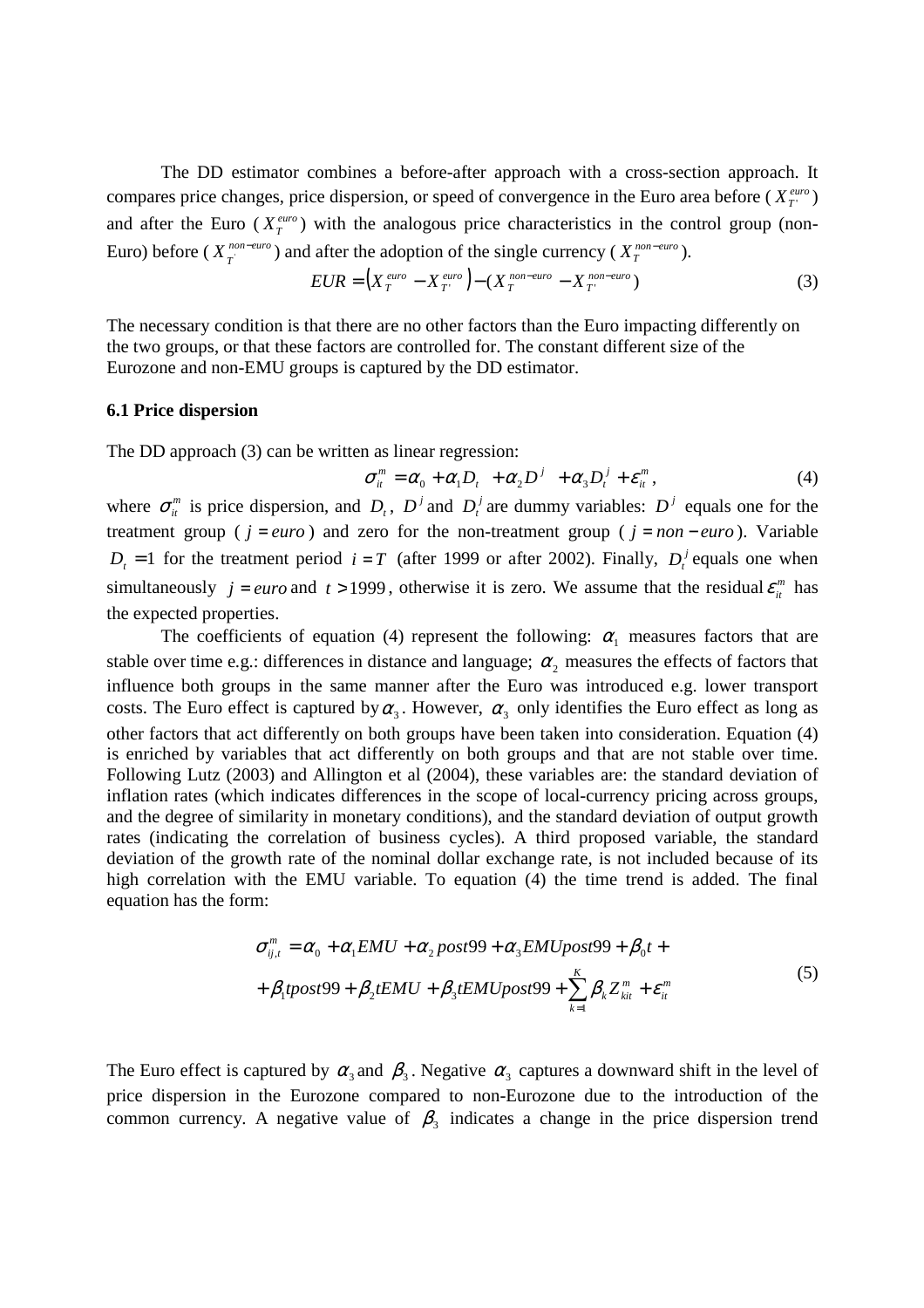towards stronger convergence. The data for the additional variables  $Z^m{}_{ki}$  come from the IMF's International Financial Statistics database. The inflation rate is based on the CPI percentage change over the corresponding period, and the output growth rate is taken from Eurostat. The model is estimated using the Huber-White sandwich estimator, with product-fixed effects. The results for all goods, tradable and non-tradable, are presented in Table 3. Except for the additional variables (standard deviation of inflation and output growth rates) all the coefficients are highly significant.

|                              | All products          | Tradable           | Non-tradable          |
|------------------------------|-----------------------|--------------------|-----------------------|
| <b>EMU</b>                   | $-0.0039(2.20E-14)$   | $-0.028(6.65E-15)$ | $0.059$ $(1.43E-14)$  |
| post99                       | $-0.0039(2.79E-14)$   | $-0.015(2.42E-15)$ | $0.026$ $(1.15E-14)$  |
| EMUpost99                    | $0.0207(4.98E-14)$    | $0.037(5.06E-15)$  | $-0.021$ $(1.26E-14)$ |
|                              | $-0.0090(2.75E-15)$   | $-0.012(5.44E-16)$ | $-0.0004(2.27E-15)$   |
| tpost99                      | $0.0091$ $(1.22E-15)$ | $0.017(5.61E-16)$  | $-0.011$ $(1.60E-15)$ |
| tEMU                         | $-0.0014$ (6.19E-15)  | $0.003(1.14E-15)$  | $-0.014$ $(2.76E-15)$ |
| tEMUpost99                   | $0.0038$ $(5.47E-15)$ | $-0.006(4.17E-16)$ | $0.029$ $(2.28E-15)$  |
| <b>Product Fixed Effects</b> | Yes                   | <b>Yes</b>         | Yes                   |
| R-squared                    | 0.41                  | 0.39               | 38                    |
| <b>Observations</b>          | 4704                  | 3393               | 1312                  |

Table 3. Difference-in-difference estimates of a Euro effect on price dispersion (equation 7)

Robust standard errors in parenthesis

Pooling all goods together, both *EMUpost*99 and *tEMUpost*99 are positive, meaning that price dispersion increased in EMU countries after 1999 in relation to non-EMU. The *EMUpost*99 coefficient is negative for non-traded goods, and for two out of eight categories of traded products (Table 4), but for the same goods categories *tEMUpost*99 is positive. It can be concluded that although for non-traded goods a downward shift in price dispersion in EMU cities relative to non-EMU is detected, the opposite trend effect will cease Euro effect in a long-run. For most categories of tradable goods (5 out of 8) the situation is the opposite: an upward shift is accompanied by a negative trend effect. The results also confirm the suggestions from the previous section: price dispersion of traded goods is higher in non-EMU countries; most of the decline in dispersion occurred at the beginning of the 1990s, with a positive trend after 1999. The estimations are robust for the second phase of the Euro starting in 2002 and for the treatment group EU11 without Greece (which become a member of EMU in 2001) and also for the shorter period 1995-2005 excluding Austria, Finland and Sweden, which had not been EU members before then. The estimations have also been performed for each individual good<sup>6</sup>. Only for 14 of the products are both of the Euro-related coefficients of interest negative, and among these there is just one non-tradable product.

 $\overline{a}$ 

<sup>&</sup>lt;sup>6</sup> Results available from the author on request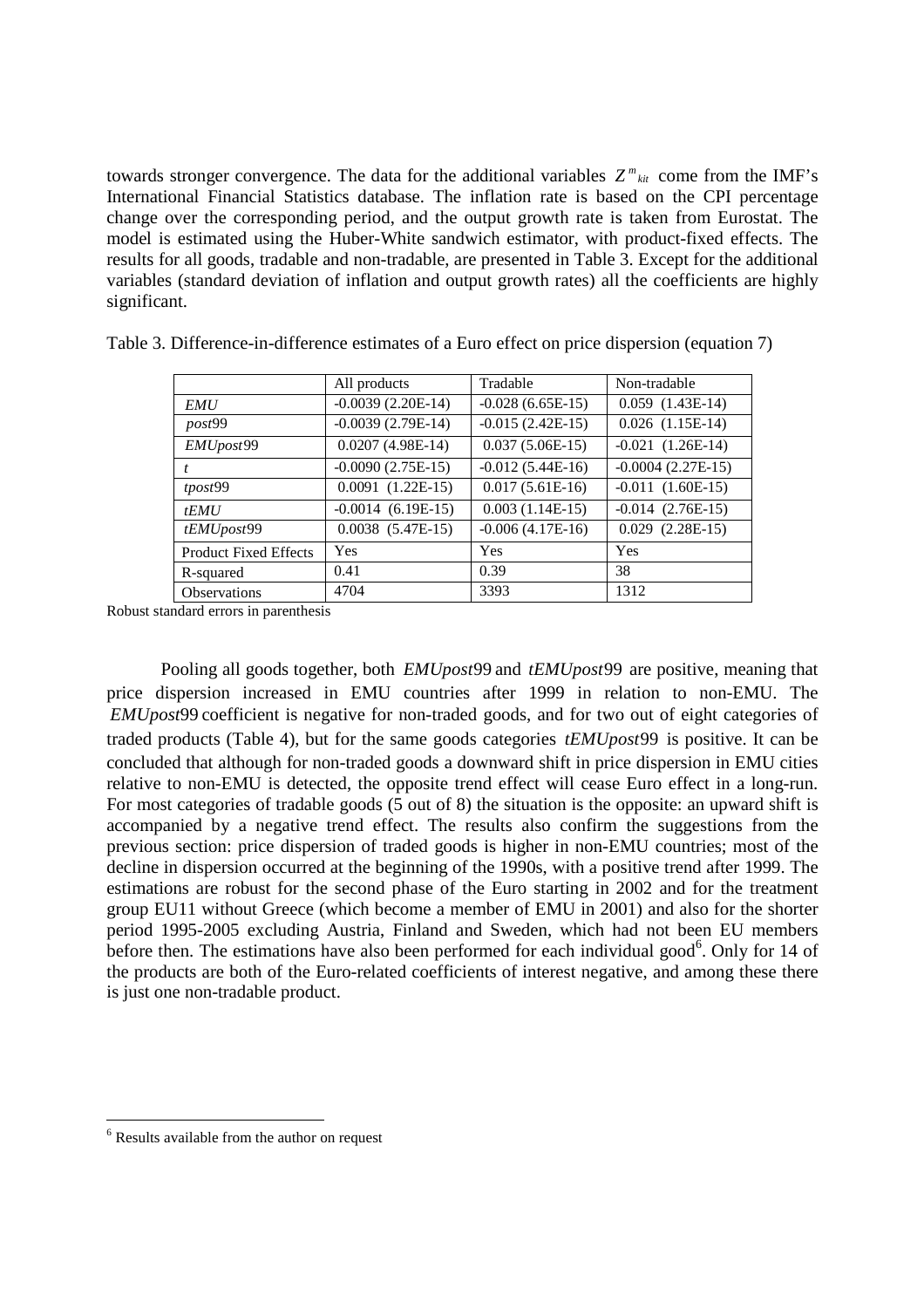|                                 | Food perishable    | Food non-          | Alcoholic bevgs    | Clothing and       | Household supplies | Personal care      | Recreation         | Cars and petrol    |
|---------------------------------|--------------------|--------------------|--------------------|--------------------|--------------------|--------------------|--------------------|--------------------|
|                                 |                    | perishable         | and tobacco        | footwear           |                    |                    |                    |                    |
| <b>EMU</b>                      | $-0.026(2.70E-14)$ | $-0.112(1.02E-14)$ | $0.121(2.72E-15)$  | $-0.043(2.63E-16)$ | $-0.091(5.09E-16)$ | $-0.022(2.68E-16)$ | $-0.028(6.01E-16)$ | $-0.070(3.00E-15)$ |
| post99                          | $-0.028(8.16E-15)$ | $-0.020(5.30E-15)$ | $0.056(1.95E-15)$  | $-0.035(1.81E-16)$ | $-0.013(1.17E-15)$ | $0.015(2.02E-16)$  | $-0.010(1.98E-16)$ | $-0.055(8.56E-16)$ |
| EMUpost99                       | $0.057(2.25E-14)$  | $0.054(7.88E-15)$  | $-0.036(1.74E-15)$ | $0.039(3.92E-16)$  | $0.025(1.24E-15)$  | $0.000(2.02E-16)$  | $0.027(8.87E-17)$  | $0.083(1.50E-15)$  |
|                                 |                    |                    |                    |                    |                    |                    |                    |                    |
|                                 | $-0.009(2.23E-15)$ | $-0.020(1.42E-15)$ | $-0.016(3.73E-16)$ | $-0.023(2.40E-17)$ | $-0.016(1.03E-16)$ | $-0.010(4.79E-17)$ | $-0.006(2.83E-17)$ | $0.005(3.37E-16)$  |
| tpost99                         | $0.008(2.13E-15)$  | $0.033(1.56E-15)$  | $0.015(2.45E-16)$  | $0.035(4.47E-18)$  | $0.032(6.97E-17)$  | $0.001(4.40E-17)$  | $0.008(1.48E-17)$  | $0.009(4.22E-16)$  |
| tEMU                            | $0.006(5.27E-15)$  | $0.009(1.94E-15)$  | $0.000(4.00E-16)$  | $0.001(6.29E-17)$  | $0.012(1.05E-16)$  | $0.007(5.15E-17)$  | $0.004(8.32E-17)$  | $-0.011(4.06E-16)$ |
| tEMUpost99                      | $-0.005(4.90E-15)$ | $-0.023(2.01E-15)$ | $0.001(3.11E-16)$  | $0.006(4.08E-17)$  | $-0.032(9.42E-17)$ | $0.004(5.58E-17)$  | $-0.010(1.05E-16)$ | $-0.010(5.52E-16)$ |
| <b>Product Fixed</b><br>Effects | Yes                | <b>Yes</b>         | Yes                | Yes                | Yes                | Yes                | Yes                | Yes                |
| R-squared                       | 0.34               | 0.4                | 0.48               | 0.37               | 0.48               | 0.46               | 0.32               | 0.74               |
| <b>Observations</b>             | 1056               | 416                | 416                | 512                | 192                | 256                | 192                | 288                |

Table 4. Difference-in-difference estimates of a Euro effect on price dispersion for eight categories of tradable goods.

Robust standard errors in parenthesis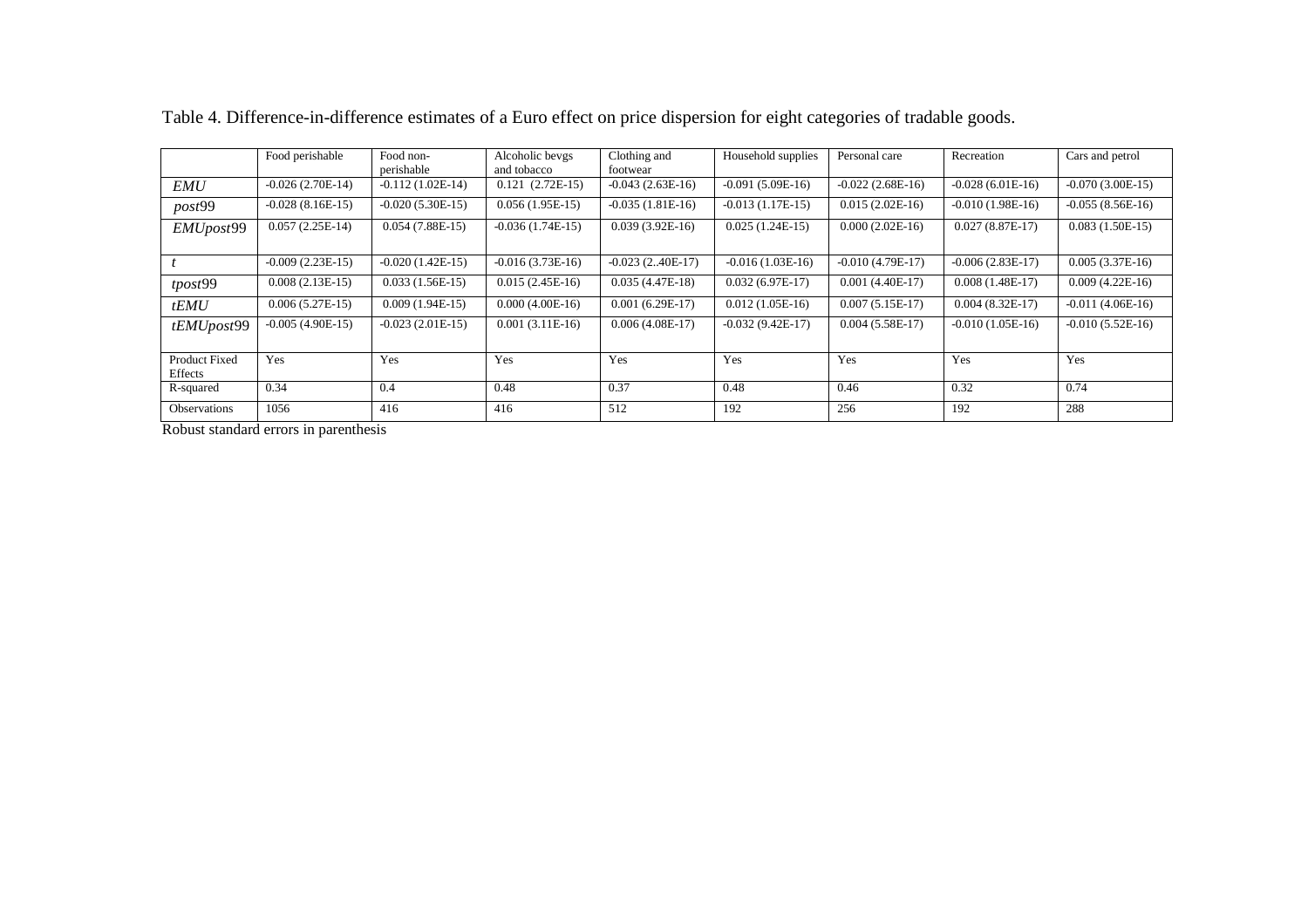## **6.2 Speed of price convergence**

In this section we analyse the concept of beta convergence, which measures the persistence of deviation from the LOOP. The question we want to address is whether the introduction of the Euro increased the speed with which deviations in price differentials are eliminated. We define bilateral relative prices by computing them as price differences expressed in logs:

$$
q_{ij,t}^m = \ln P_{i,t}^m - \ln P_{j,t}^m,\tag{6}
$$

 $P_{i,t}^m$  is the price of product *m* in country *i* at time *t*, and  $P_{i,t}^m$  the price of product *m* in country *j* at time *t*.

All prices are in logs, so their difference provides an approximation of percentage price differentials. The measure is computed for all possible pairs of cities in relation to Germany. The choice of base country is explained by its size and importance as a trading partner. If a country has a lower price for a given good than Germany, then the price differential for this country is negative. The distributions of price differences with the densities estimated using Gaussian Kernal are reported in the Appendix. Figure 10 shows two lines plotting the distribution for tradable and non-tradable goods, pooling all locations and all years. The lower the price difference, the closer the distribution's mass is to zero. A greater dispersion of prices for nontradable goods is confirmed. Figure 11 compares distribution between 1990 and 2005. Surprisingly, price dispersion is quite stable, with only slight movement. Finally, Figure 12 presents the distribution of prices in EMU and non-EMU countries. Here again the change in the distribution is not very significant. Non-EMU countries have a larger proportion of price differentials situated on the right, meaning higher prices in relation to Germany. The basic equation is in the form:

$$
\Delta q^m_{ij,t} = \alpha^m_{ij} + \beta q^m_{ji,t-1} + \varepsilon^m_{ji,t}, \qquad (7)
$$

where  $\Delta q^m_{ij}$  is the first differential of the price difference defined in equation (6). The estimated coefficient on the lagged price differential is the indicator of the convergence process. The halflife of price shocks indicates the number of periods needed to halve the distance from the mean:

 $ln(1 + \beta)$  $t^* = \frac{\ln 0.5}{\ln(1+\beta)}$ . When a country-pair/product-specific effect ( $\alpha^m_{ij}$ ) equals zero the absolute LOOP is

tested for. We are going to test an alternative assumption, with the individual effects corresponding to the conditional version of LOOP. Because of the limited number of years in the sample we do not add the lag structure to the specification. The first step in the analysis is to check for unit roots in the panel. LOOP assumes that the price differences across locations must be stationary. The De Blander-Dhaene test is used. It extends the fixed T approach of Harris and Tzavalis (1999) and is based on the bias-corrected LS estimator of the autoregressive parameter. The test was chosen because the data in our panel has a large cross-sectional dimension and a limited time series dimension. Different versions with respect to the form of deterministic components, countries, period and goods cover were tested. Table 10 in the Appendix reports the parameters of unit root tests. The null hypothesis of unit root is rejected in most cases at standard levels of confidence. The exceptions are 4 out of 34 cases, namely for the sub-period starting from 1999 for non-tradable goods for EMU and non-EMU countries, tradables, and all goods for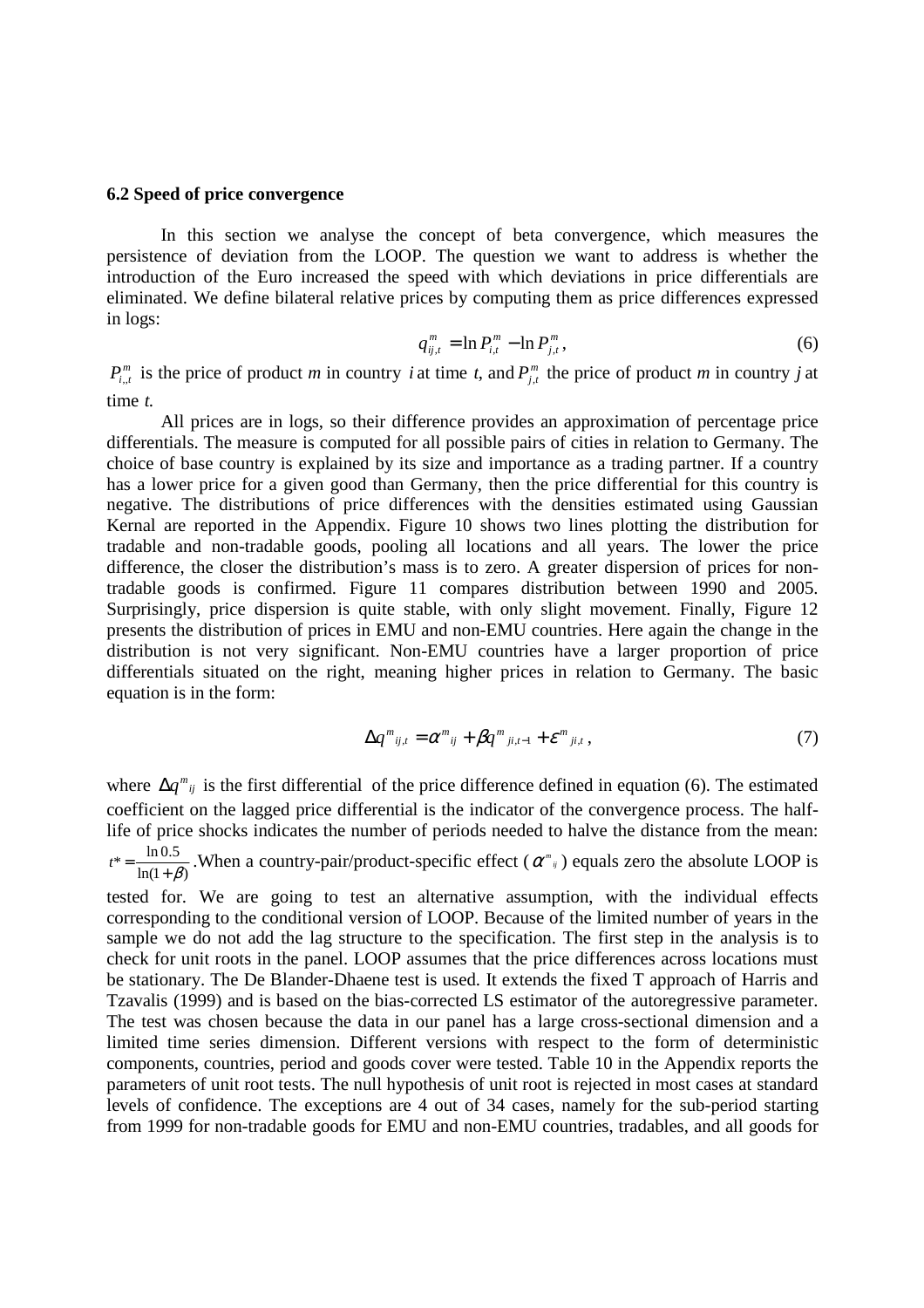non-EMU. We start testing equation (7) by estimating the model for each product separately, utilising a systemGMM estimator. Among the significant estimations of GMM, the highest halflife, 9.92 years, is for *Martini&Rossi* Vermouth *(1L),* and the shortest, 1.51 years, for *Lettuce*. The mean half-life of statistically significant parameters is  $4.986$ .<sup>7</sup> The results of the different estimators are reported for all products, tradable and non-tradable, in the Appendix (Table 11). Additionally, the regression is estimated utilising a Fixed Effects, Random Effects and Threshold Autoregressive model (TAR). The TAR model incorporates the non-linear effects due to the existence of arbitrage costs between markets (see section 2 for a discussion of AC). The idea is that price differentials have different dynamics according to whether they are inside or outside the threshold band. We rewrite equation (7) to form the simple TAR model:

$$
\Delta q^{m}{}_{ij,t} \begin{cases} \alpha^{m}{}_{ij} + \beta_{out} (q^{m}{}_{ij,t-1} - c) + \varepsilon^{m}{}_{ji,t} & q^{m}{}_{ij,t-1} > c \\ \alpha^{m}{}_{ij} + \beta_{in} q^{m}{}_{ij,t-1} + \varepsilon^{m}{}_{ji,t} & if -c \leq q^{m}{}_{ij,t-1} \leq c \\ \alpha^{m}{}_{ij} + \beta_{out} (q^{m}{}_{ij,t-1} + c) + \varepsilon^{m}{}_{ji,t} & q^{m}{}_{ij,t-1} < -c \end{cases}
$$
(8)

We assume symmetric thresholds with a convergence parameter  $(\beta_{out})$  outside the band. Inside the band [−*c*;*c*], where the benefits of arbitrage are lower than the transaction costs(*c*), the convergence speed is zero ( $\beta_{in} = 0$ ). Estimation of the TAR model is via sequential conditional least squares<sup>8</sup>. The thresholds  $(c)$  are identified via a grid search with the minimum residual sum of squares as selection criterion. The estimated thresholds are 10,6% for all goods, 10% for tradables, and 12,5% for non-tradables. The results for half-lives are 3.4 (GMM) or 4.7 (TAR) years for tradable goods, and 12.75 (GMM) or 7.5 (TAR) for non-tradables. For all goods the value is 4.1 (GMM), 4.7 (TAR).

We now turn to the difference-in-difference approach and modify the regression  $(8)$  to quantify the euro effect:

$$
\Delta q^{\mathfrak{m}}_{ij} = \alpha^{\mathfrak{m}}_{ij} + \beta_i q^{\mathfrak{m}}_{ji,j-l} EMUpost98 + \beta_i q^{\mathfrak{m}}_{ij,l-l} EMUpre99 +
$$
  

$$
\beta_i q^{\mathfrak{m}}_{ij,l-l} non EMUpost98 + \beta_i q^{\mathfrak{m}}_{ij,l-l} non EMUpre99 + \varepsilon^{\mathfrak{m}}_{ji,l}
$$
 (9)

We can directly compare four different convergence parameters: *EMUpost98* -EMU countries subsequent to the introduction to the Euro; *EMUpre99*-EMU countries prior to the Euro; *non* − *EMUpost*98 - non-EMU countries subsequent to the introduction of the Euro; and *non* − *EMUpre99* - non-EMU countries prior to the Euro (Table 5). The last row of Table 5 presents the statistic *DIFF* =  $(\beta_1 - \beta_2) - (\beta_3 - \beta_4)$ , which tests the hypothesis that Eurozone convergence increased more than in non-EMU countries after the introduction of the Euro. We perform bootstrap estimates of DIFF statistics. Bootstrap standard errors are presented in parenthesis.

 There is no evidence for rejecting the null hypothesis of no difference between coefficients in any of the product categories. The speed of convergence, both for EMU and non-EMU countries, was greater in the period before the adoption of the single currency, and EMU countries converge faster than non-EMU before the Euro.

 7 Detailed results available from author on request.

 $8$  We thank Van Campenhout for delivering STATA codes for TAR model.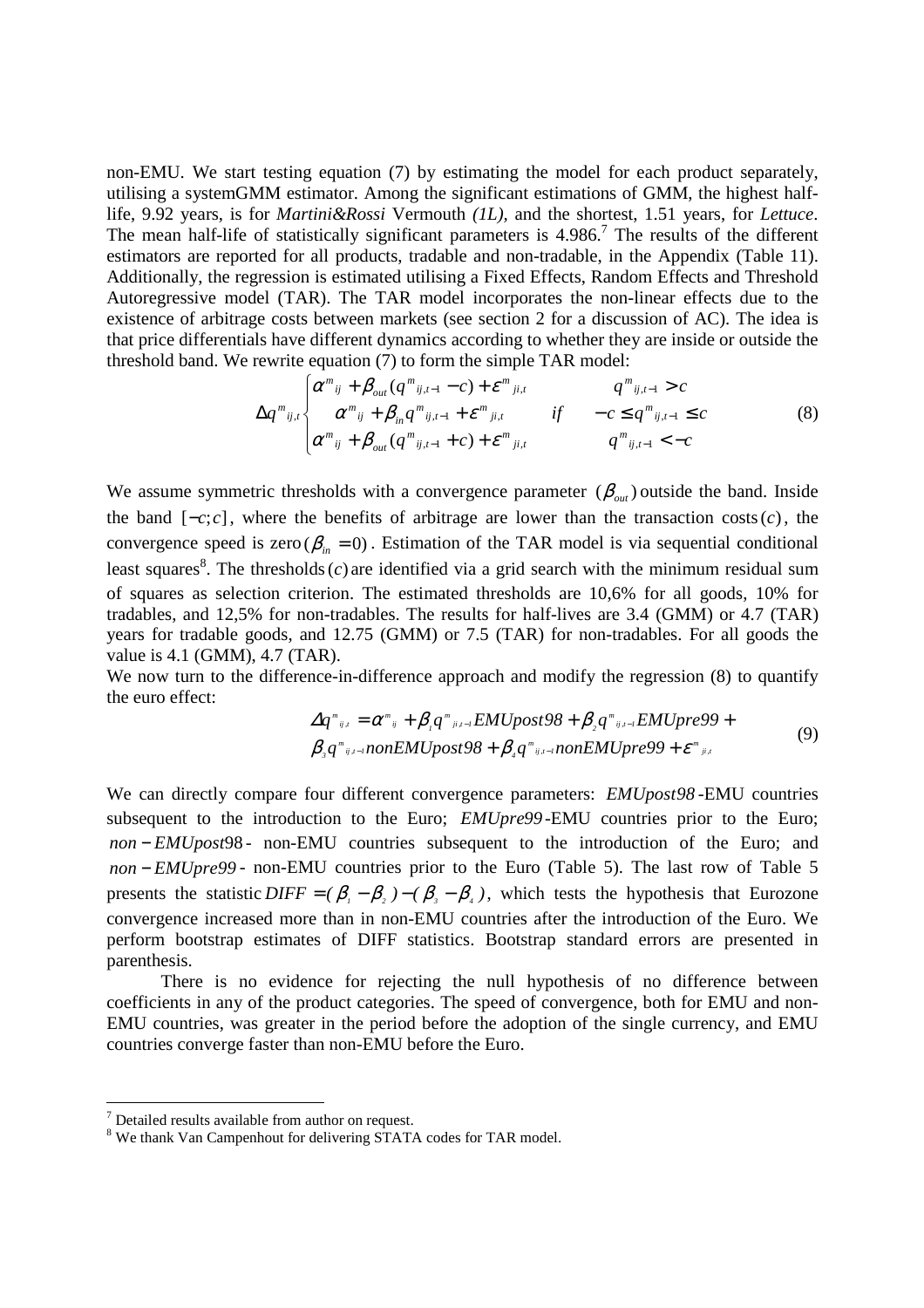|                        | All products |         | Tradable |         | Non-tradable |         |  |
|------------------------|--------------|---------|----------|---------|--------------|---------|--|
|                        |              |         |          |         |              |         |  |
| EMU <sub>post</sub> 98 | $-0.108$     | (0.004) | $-0.123$ | (0.005) | $-0.071$     | (0.007) |  |
| EMUpre99               | $-0.138$     | (0.004) | $-0.156$ | (0.005) | $-0.099$     | (0.006) |  |
| $non-EMUpost98$        | $-0.100$     | (0.007) | $-0.131$ | (0.009) | $-0.047$     | (0.010) |  |
| $non-EMUpre99$         | $-0.115$     | (0.006) | $-0.137$ | (0.007) | $-0.068$     | (0.009) |  |
| <b>DIFF</b>            | 0.014        | (0.014) | 0.026    | (0.021) | 0.007        | (0.02)  |  |

Table 5. Difference-in-difference estimates of the Euro effect on the speed of price convergence

Standard errors in parenthesis

The results for eight categories of traded goods are presented in Table 12 in the Appendix. The conclusion that there is no Euro effect on the speed of convergence is confirmed.

# **6.3 Price levels**

In this section we examine the potential changeover effect on price levels. Price changes depend on several factors and it would be extremely difficult to control for all of them. We again employ the difference-in-difference approach to eliminate the effects on prices not related to the adoption of the Euro. The general picture is that over the period 1990-2005 a substantial price increase was observed both for EMU and non-EMU countries. The prices of traded goods rose both in the Eurozone and in non-Euro by 25% (good-country average), and the prices of non-tradables by 35% and 45% in the EMU and non-EMU countries respectively. For completeness we distinguish between two phases of euro adoption: from 1999 – in non-cash circulation; from 2002 – after the introduction of euro coins and notes. We analyse both phases. First we regress the percentage price change in relation to 1998:  $ln p_t - ln p_{\text{loss}}$  on a Euro dummy and product dummies.

Table 6 Price change in EMU countries in relation to non-EMU, base year 1998

|      | All goods | Tradable | Non-tradable |  |  |
|------|-----------|----------|--------------|--|--|
|      |           |          |              |  |  |
|      | emu/      | emu/     | emu/         |  |  |
|      | non-emu   | non-emu  | non-emu      |  |  |
| 1999 | $-0.034$  | $-0.035$ | (0.004)      |  |  |
|      | (0.000)   | (0.000)  | $-0.030$     |  |  |
| 2000 | (0.000)   | (0.000)  | (0.000)      |  |  |
|      | $-0.069$  | $-0.068$ | $-0.073$     |  |  |
| 2001 | (0.000)   | (0.001)  | (0.203)      |  |  |
|      | $-0.038$  | $-0.042$ | $-0.027$     |  |  |
| 2002 | (0.001)   | (0.003)  | (0.001)      |  |  |
|      | $-0.043$  | $-0.044$ | $-0.043$     |  |  |
| 2003 | (0.004)   | (0.011)  | (0.170)      |  |  |
|      | $-0.038$  | $-0.040$ | $-0.034$     |  |  |
| 2004 | (0.048)   | (0.123)  | (0.206)      |  |  |
|      | $-0.030$  | $-0.027$ | $-0.039$     |  |  |
| 2005 | (0.040)   | (0.127)  | (0.141)      |  |  |
|      | $-0.031$  | $-0.028$ | $-0.042$     |  |  |

*p* –values in parenthesis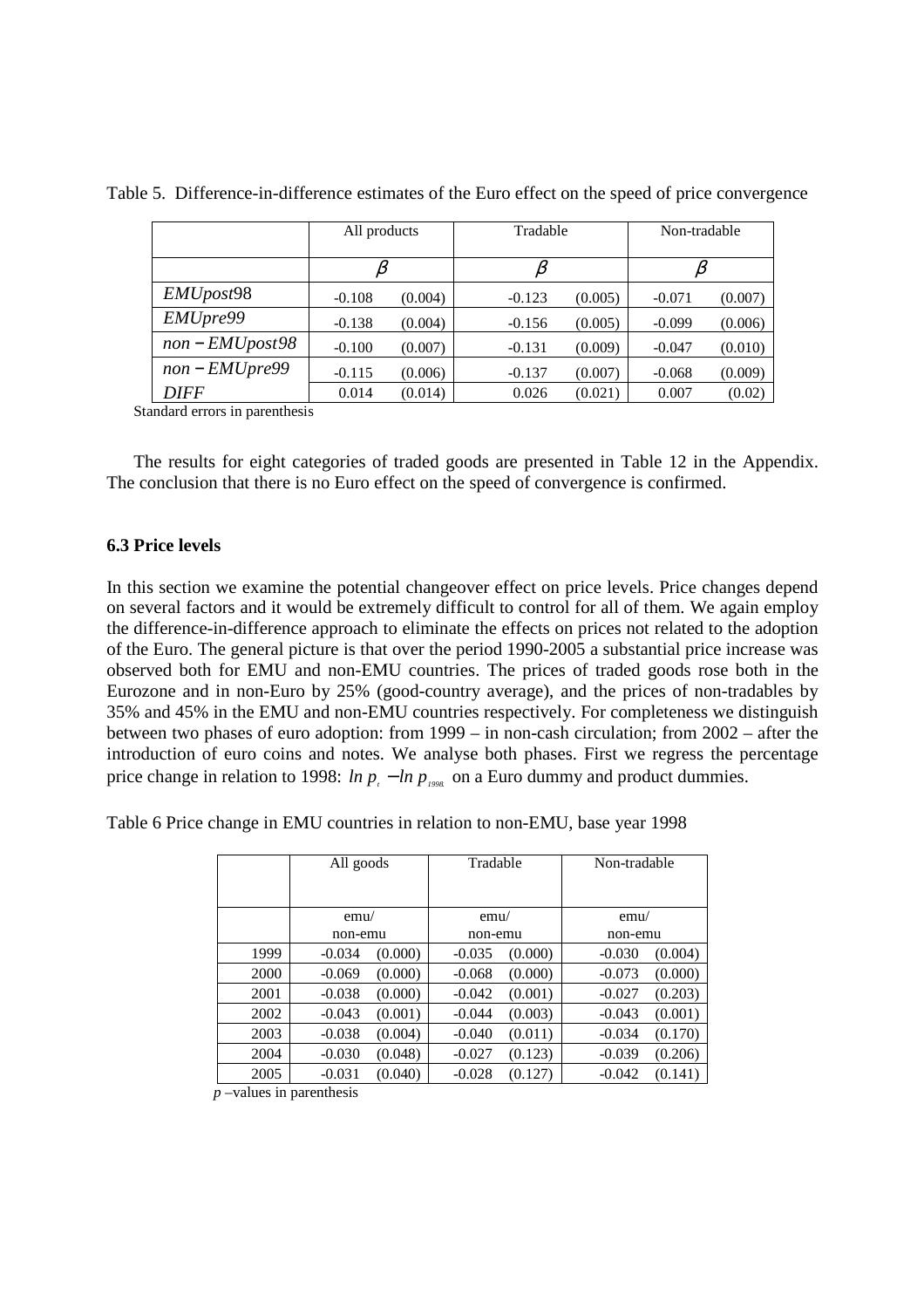In Table 6 the coefficient on the Euro dummy is presented for seven subsequent post 1998 horizons. All of the coefficients are negative, meaning that the change in prices was negative in the Eurozone in relation to non-EMU countries, but not all the coefficients are significant. If we calculate the price changes in relation to 2001, none of the price changes in the Eurozone versus non-EMU were statistically significant (Table 13 in the Appendix).

For completeness we evaluate the Euro effect for the period after 2001 using a differencein-difference approach. We rewrite the regression (5), and instead of price dispersion we now have a price change as the dependent variable:  $\ln p_i - \ln p_{i-1}$ . Table 7 presents the results.

|                   | All goods |         | Tradable |         | Non-tradable |         |  |
|-------------------|-----------|---------|----------|---------|--------------|---------|--|
|                   |           |         |          |         |              |         |  |
|                   | $\beta$   |         |          |         |              |         |  |
| <b>EMU</b>        | 0.037     | (0.001) | 0.041    | (0.000) | 0.026        | (0.479) |  |
| post01            | 0.104     | (0.238) | 0.104    | (0.066) | 0.102        | (0.728) |  |
| <i>EMUpost</i> 01 | $-0.056$  | (0.570) | $-0.054$ | (0.399) | $-0.062$     | (0.850) |  |
|                   | 0.004     | (0.004) | 0.004    | (0.000) | 0.004        | (0.361) |  |
| tpost01           | $-0.006$  | (0.000) | $-0.006$ | (0.000) | $-0.005$     | (0.322) |  |
| tEMU              | $-0.010$  | (0.094) | $-0.010$ | (0.009) | $-0.010$     | (0.621) |  |
| tEMUpost01        | 0.007     | (0.287) | 0.007    | (0.094) | 0.007        | (0.761) |  |
| $\mathbf{1}$      | $\cdot$ 1 |         |          |         |              |         |  |

Table 7 Difference-in-difference estimation of price changes

*p* –values in parenthesis

None of the Euro coefficients are significant. The same model was estimated taking into account the initial price on the right-hand side, but the results did not change. An additional conclusion is that there is a stronger relation between price change and the initial price for relatively cheaper products. This is in line with the consumer feeling that there was a price rise for cheap goods. The potential Euro effect was estimated for sub-groups and all individual products separately.<sup>9</sup> Again, none of the parameters are statistically significant.

# **7. Conclusions**

At the time before the establishment of European Monetary Union, taking into account only price levels the EU could be considered fifteen different markets with significant price dispersion. EMU was expected to have many consequences for the economies of the participant countries. Theory suggested that through a higher volume of trade, and stronger competition in the Eurozone, a single currency would lead to a reduction in price dispersion. In fact, two price effects were expected to take place: an immediate one due to the technical characteristics of the changeover process and a long-term one leading prices to converge. We have re-examined the potential changeover effect on price levels and found no evidence for any significant price rise due to the adoption of the single currency (at least for the 144 products analysed). If there was a price rise after 2002 it was not connected with the Euro changeover.

To analyse the second potential Euro effect, we have checked whether the magnitude of price dispersion and the speed of price convergence increased in the EMU countries relative to a control group of non-EMU countries. An analysis of 144 products using the DD method gives no

<sup>&</sup>lt;sup>9</sup> Results available from author upon request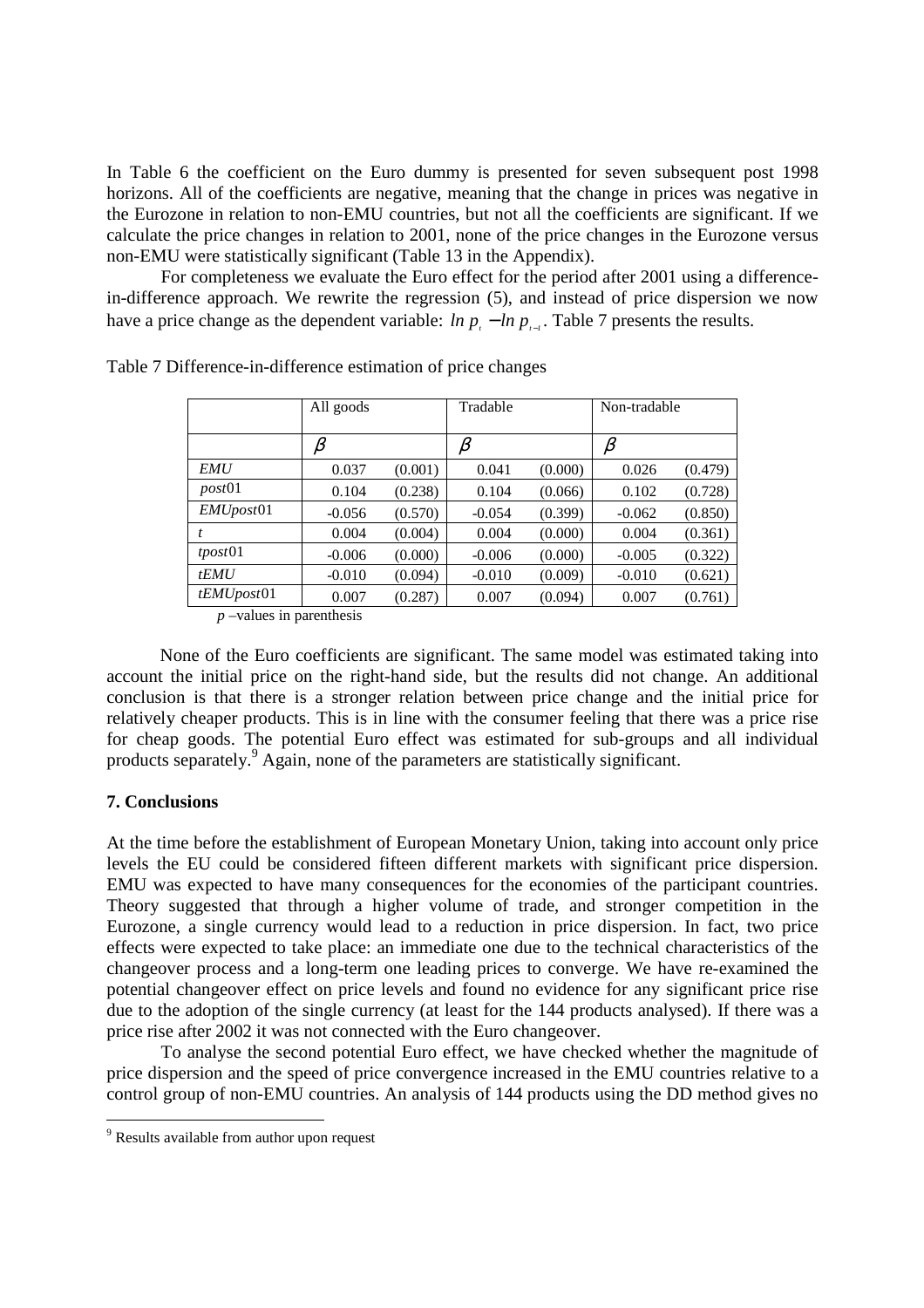support to the hypothesis of a long term Euro effect. There is no evidence of a positive Euro effect either on price dispersion or on the speed of price convergence.

Our findings support the view that most price convergence occurred in the first half of the 1990s. From 1999 on, a reverse trend of price dispersion for EMU countries is observed, especially in relation to traded goods. At the same time the degree of price dispersion in non-EMU countries has continued to decline. As a result, in 2005 the price dispersion of traded goods was lower in non-EMU than in EMU countries.

As far as the speed of price convergence is concerned, a decrease is observed after the Euro adoption both in EMU and in non-EMU countries.

There are two potential explanations for the lack of a Euro effect lowering price dispersion. The introduction of the Euro was preceded by years of preparation, together with the harmonization of monetary policy, and so a Euro effect on price convergence could have materialised prior to 1999. Alternatively, the Euro *per se* has not been successful in the abatement of other impediments to market integration in the EU.

# **References**

- **1.** Allington N.F.B., Kattuman P.A., Waldmann F.A.(2004), One Market, One Money, One Price? Price Dispersion in the European Union.
- **2.** Anderson M.A, Smith S.L. (20054), Borders and Price Dispersion: New Evidence on Persistent Arbitrage Failures, manuscript
- **3.** Angelini and Lippi (2007) Did Prices Really Soar after the Euro Cash Changeover? Evidence from ATM Withdrawals, International Journal of Central Banking December 2007
- **4.** Barro, RJ, Sala-i-Martin X (1992) Convergence. Journal of Political Economy 100(2): 223-251.
- **5.** Blundell R., Costa Dias M., (2000) Evaluation Methods for Non-Experimental Data, Fiscal Studies vol. 21, no 4, 427 – 468.
- **6.** Cannon and Cipriani (2003) Euro-illusion: A Natural Experiment, Discussion Paper No 03/556, University of Bristol
- **7.** Carree M, Klomp L (1996) Testing the convergence hypothesis: a comment. Review of Economics and Statistics 79: 693-686
- **8.** Chen N.(2004), The Behaviour of relative Prices in the European Union: A Sectoral Analysis", European Economic Review, 48: 1257-1286
- **9.** Beck G., Weber A. (2001), How Wide Are European Borders? On the Integration Effects of Monetary Unions, Center for Financial Studies Working Paper No. 07.
- **10.** Crucini M.J (2002) Persistence in Law-of-One-Price deviations: evidence from Microdata, Working Paper No. 02-W22 (Vanderbilt University, MA: NBER).
- **11.** De Blander R, Dhaene G (2006) Unit Root Tests for Panel Data with AR(1) Errors and Small T. Manuscript available at http://www.deblander.eu
- **12.** De Grauwe P. (2007) Economics of Monetary Union, 7th Edition, Oxford University Press
- **13.** Dziuda W., Mastrobuoni G. (2006), The euro changeover and its effects on price transparency and inflation, Princeton University working paper
- **14.** Ehrmann M.(2006), Rational inattention, inflation developments and perceptions after the euro cash changeover, European Central Bank working paper no.588.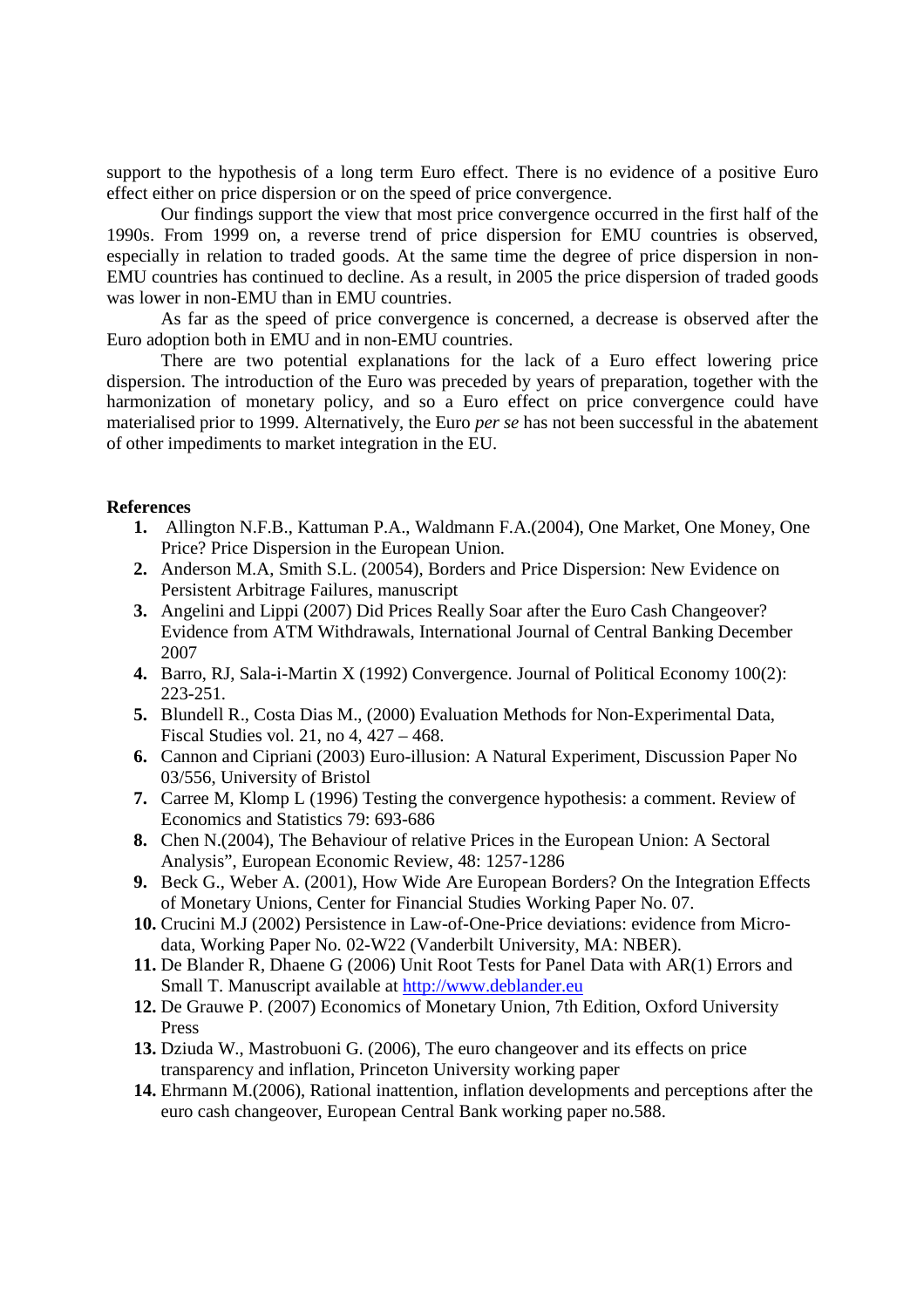- **15.** Engel Ch., Rogers J.H (2004) European product market integration after the euro, Economic Policy, July 2004 347-384
- **16.** European Commission, Eurobarometer 57.1 –May 2002, Available at http://www.europa.eu.int/euro
- **17.** European Commission (1990) One market, one money: an evaluation of the potential benefits and costs of forming an economic and monetary union, European Economy, no. 44.
- **18.** European Economy No7 July 2001, Supplement A, Available at http://europa.eu.int/comm/economy\_finance
- **19.** European Economy; European integration and the functioning of product markets, European Commission Special Report No2/2002
- **20.** Flash EFS No 122 (2002), SME's and the euro.
- **21.** Gaiotti and Lippi (2005), Pricing behavior and the introduction of the euro: evidence from a panel of restaurants, Macroeconomics 0501029, EconWPA
- **22.** Goldberg PK, Verboven F (2004) Country price dispersion in the Europe area: a case study of the European car market. Economic Policy Vol. 19, Issue 40: 483-521
- **23.** HM Treasury (2003), Prices and EMU, Available at http://www.hmtreasury.gov.uk/media//1A3BD/adessex03\_428.pdf
- **24.** Isgut A.E. (2002), Common Currencies and Market Integration across Cities: How Strong is the Link?, Mimeo, Wesleyan University, Middletown, CT 06459.
- **25.** Kooreman, P., Faber, R. and H. Hofmans (2004). Charity Donations and the Euro Introduction: Some Quasi-Experimental Evidence on Money Illusion. Journal of Money, Credit and Banking 361121-1124.
- **26.** Lutz M. (2003), Price Convergence under EMU? First Estimates, Mimeo, University of St. Gallen.
- **27.** Parsley D, Wei S (2001) Explaining the border effect: the role of exchange rate variability, shipping costs, and geography. Journal of International Economics 55: 87–105
- **28.** De Gregorio J., A. Giovannini and T.H. Krueger (1994) "The behavior of nontradablegoods prices in Europe: Evidence and interpretation", Review of International Economics 2, pp.284-305.
- **29.** Parsley D., Wei S.J (2007), In Search of Euro Effect: Big Lessons from a Big Mac Meal? Available at http://ssrn.com
- **30.** Rogers JH (2007) Monetary Union, Price Level Convergence and Inflation: How Close is Europe to the USA? Journal of Monetary Economics 54: 785-796
- **31.** Rose A (2000), One Money, One market estimating the effect of common currencies on trade, Working Paper 7432 (Cambridge, MA: NBER).
- **32.** Ulph D. Vaughan R. (1999), Price Transparency and Market Equilibria, mimeo
- **33.** Wolszczak-Derlacz J. (2008), Price Convergence in the EU aggregate and disaggregate approach, International Economic and Economic Policy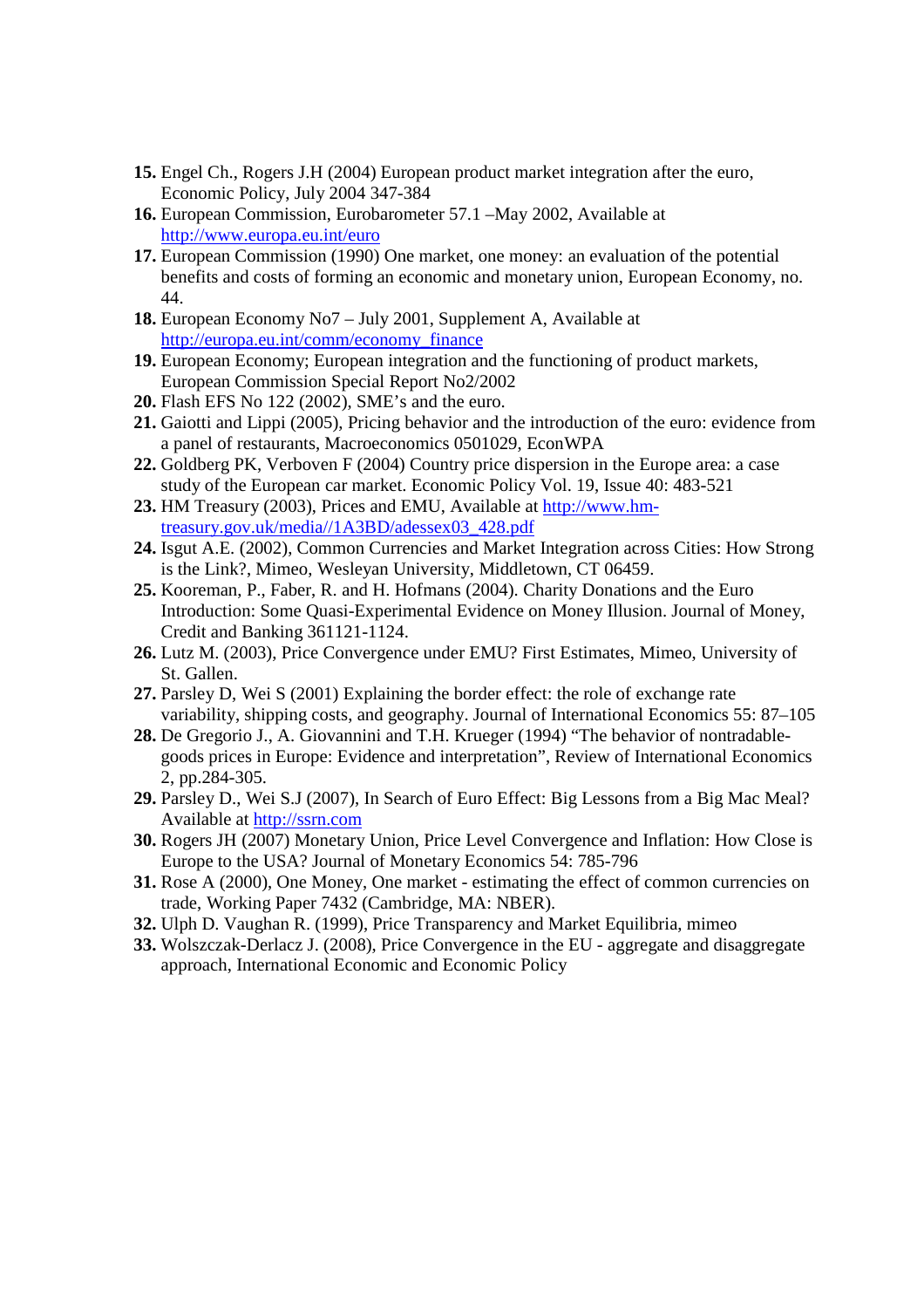#### **APPENDIX**







Fig. 8 Change in price dispersion by product categories, EU12



Fig. 9 Change in price dispersion by product categories, EU3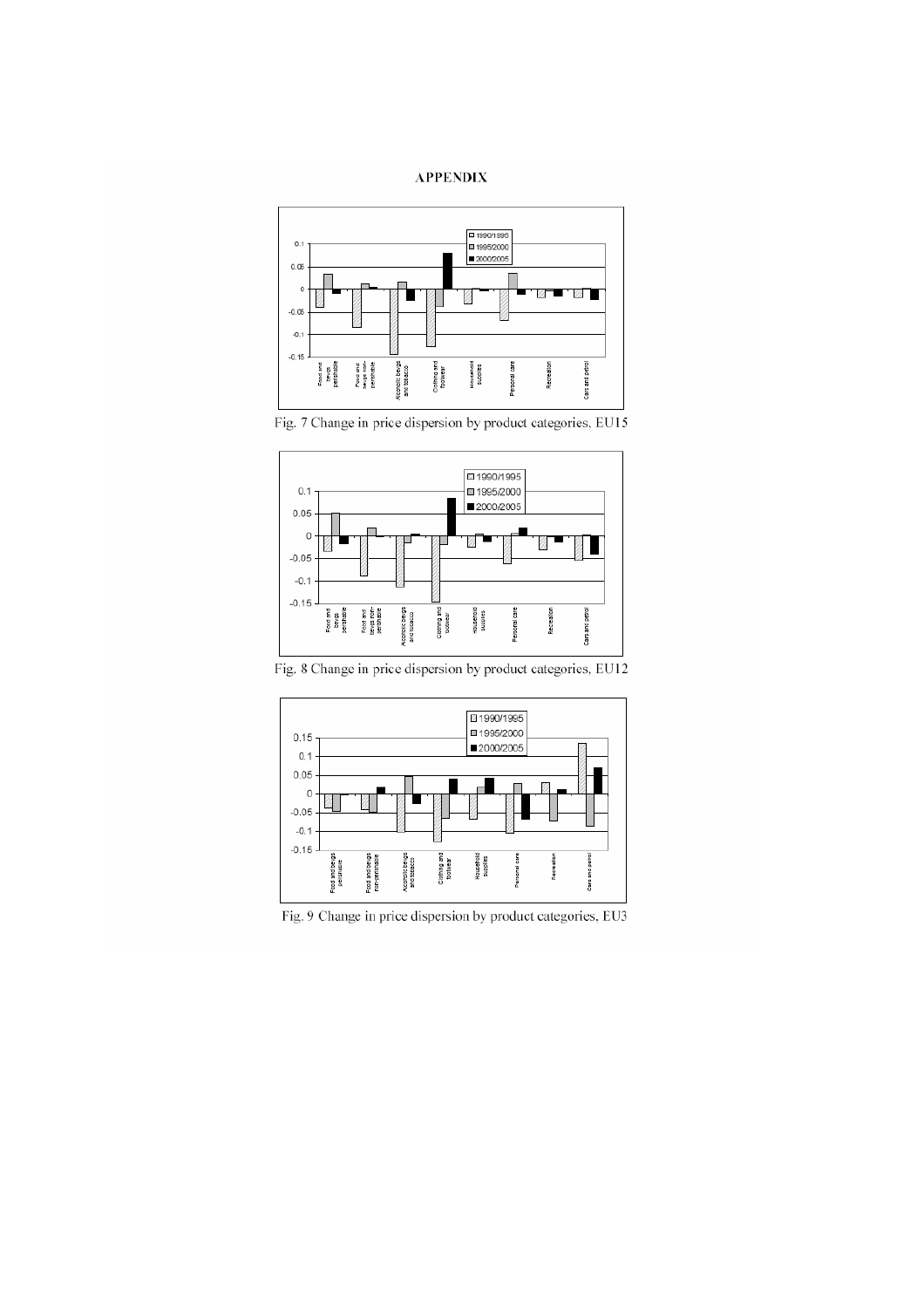

Fig. 10 Distribution of price differences for tradable and non-tradable goods



Fig. 11 Distribution of price differences for all goods in 1990 and 2005



Fig. 12 Distribution of price difference in EMU and non-EMU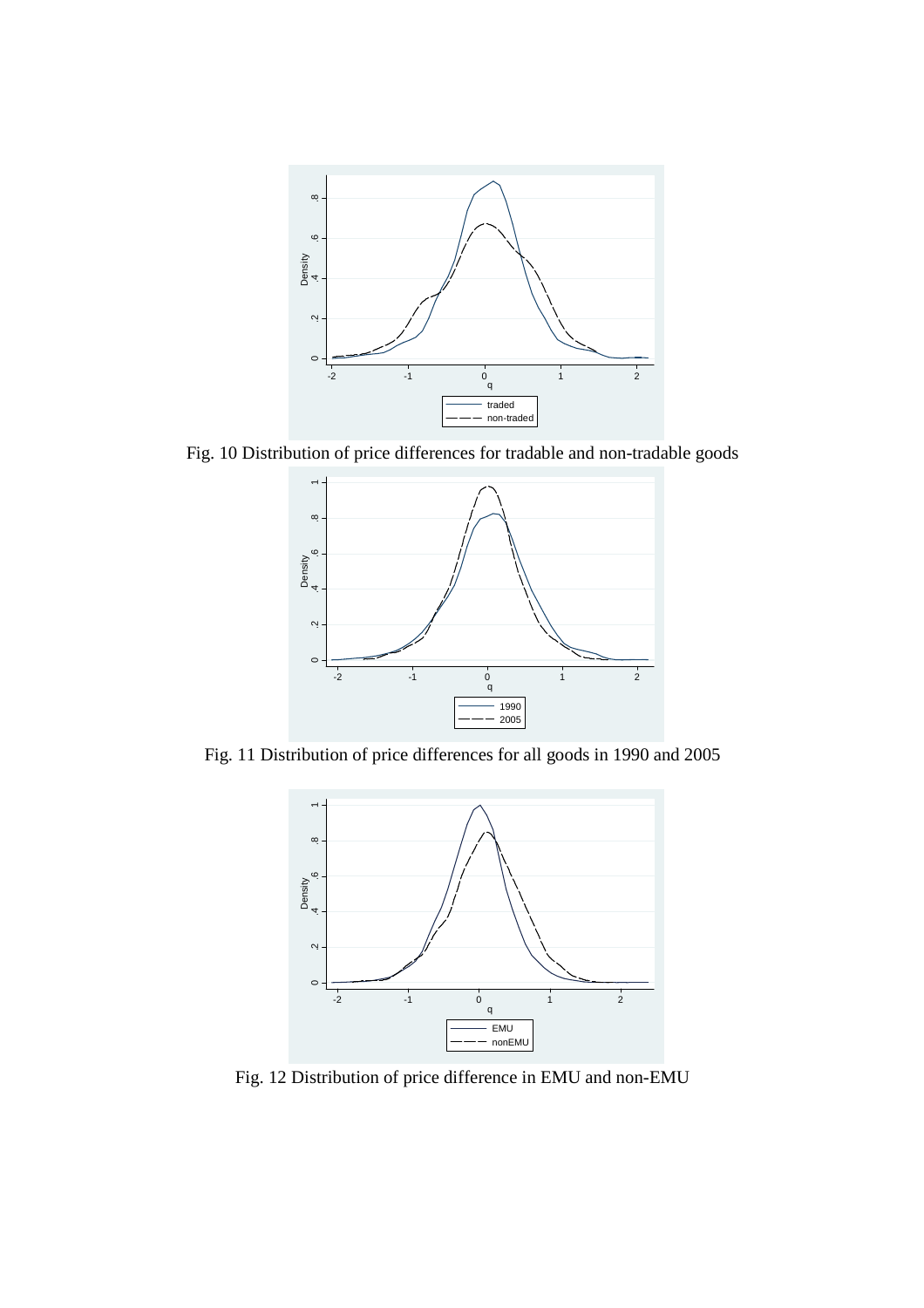|  |  | <b>Table 8 Product list: Tradable goods</b> |  |
|--|--|---------------------------------------------|--|

|                |                                                 |    | of rodget their fractation goods                         |         |                                                        |
|----------------|-------------------------------------------------|----|----------------------------------------------------------|---------|--------------------------------------------------------|
|                | Food and bevgs., perishable (33)                | 39 | Sliced pineapples, canned (500 g)<br>(supermarket)       | 77      | Boy's dress trousers (chain store)                     |
| 1              |                                                 | 40 | Frozen fish fingers (1 kg) (supermarket)                 |         |                                                        |
|                | White bread, 1 kg (supermarket)                 |    |                                                          |         | Household supplies (6)                                 |
| $\overline{c}$ | Butter, 500 g (supermarket)                     | 41 | Instant coffee (125 g) (supermarket)                     | 78      | Laundry detergent (3 l) (supermarket)                  |
| 3              | Margarine, 500g (supermarket)                   | 42 | Ground coffee (500 g) (supermarket)                      | 79      | Dishwashing liquid (750 ml)<br>(supermarket)           |
| $\overline{4}$ | Spaghetti (1 kg) (supermarket)                  | 43 | Tea bags (25 bags) (supermarket)                         | 80      | Light bulbs (two, 60 watts)<br>(supermarket)           |
| 5              | Flour, white (1 kg) (supermarket)               | 44 | Cocoa (250 g) (supermarket)                              | 81      | Batteries (two, size D/LR20)<br>(supermarket)          |
|                | Sugar, white (1 kg) (supermarket)               |    | Drinking chocolate (500 g)                               |         | Frying pan (Teflon or good                             |
| 6              |                                                 | 45 | (supermarket)                                            | 82      | equivalent) (supermarket)                              |
|                | Cheese, imported (500 g)                        |    | $\overline{\text{Coca-Cola} (11)}$ (supermarket)         |         |                                                        |
| $\tau$         | (supermarket)                                   | 46 |                                                          | 83      | Electric toaster (for two slices)<br>(supermarket)     |
| 8              | Cornflakes (375 g) (supermarket)                | 47 | Tonic water (200 ml) (supermarket)                       |         | Personal care (8)                                      |
| 9              | Milk, pasteurised (11) (supermarket)            | 48 | Mineral water (1 l) (supermarket)                        | 84      | Toilet tissue (two rolls) (supermarket)                |
| 10             | Potatoes (2 kg) (supermarket)                   |    | Alcoholic bevgs. And tobacco (13)                        | 85      | Soap (100 g) (supermarket)                             |
| 11             | Onions (1 kg) (supermarket)                     | 49 | Wine, common table (1 l) (supermarket)                   | 86      | Aspirins (100 tablets)                                 |
|                |                                                 |    |                                                          |         |                                                        |
| 12             | Mushrooms (1 kg) (supermarket)                  | 50 | Wine, superior quality (700 ml)                          | 87      | Razor blades (five pieces)                             |
| 13             | Carrots (1 kg) (supermarket)                    | 51 | Wine, fine quality (700 ml)<br>(supermarket)             | 88      | Toothpaste with fluoride (120 g)<br>(supermarket)      |
| 14             | Oranges (1 kg) (supermarket)                    | 52 | Beer, local brand (1 l) (supermarket)                    | 89      | Facial tissues (box of 100)<br>(supermarket)           |
| 15             | Apples (1 kg) (supermarket)                     | 53 | Beer, top quality (330 ml) (supermarket)                 | 90      | Hand lotion (125 ml) (supermarket)                     |
|                | Lemons (1 kg) (supermarket)                     |    | Scotch whisky, six years old (700 ml)                    |         | Lipstick (deluxe type) (supermarket)                   |
| 16             |                                                 | 54 | (supermarket)                                            | 91      |                                                        |
| 17             | Bananas (1 kg) (supermarket)                    | 55 | Gin, Gilbey's or equivalent (700 ml)<br>(supermarket)    |         | Recreation (6)                                         |
|                | Lettuce (one) (supermarket)                     |    | Vermouth, Martini & Rossi (11)                           | 92      | Compact disc album (average)                           |
| 18             |                                                 | 56 | (supermarket)                                            |         |                                                        |
| 19             | Eggs (12) (supermarket)                         | 57 | Cognac, French VSOP (700 ml)<br>(supermarket)            | 93      | Television, colour (66 cm) (average)                   |
| 20             | Beef: filet mignon (1 kg)<br>(supermarket)      | 58 | Liqueur, Cointreau (700 ml)<br>(supermarket)             | 94      | Kodak colour film (36 exposures)<br>(average)          |
| 21             | Beef: steak, entrecote (1 kg)<br>(supermarket)  | 59 | Cigarettes, Marlboro (pack of 20)<br>(supermarket)       | 95      | International foreign daily newspaper<br>(average)     |
| 22             | Beef: stewing, shoulder (1 kg)<br>(supermarket) | 60 | Cigarettes, local brand (pack of 20)<br>(supermarket)    | 96      | International weekly news magazine<br>(Time) (average) |
| 23             | Beef: roast (1 kg) (supermarket)                | 61 | Pipe tobacco (50g)                                       | 97      | Paperback novel (at bookstore)<br>(average)            |
|                | Beef: ground or minced (1 kg)                   |    | Clothing and footwear (16)                               |         | Cars and petrol (9)                                    |
| 24             | (supermarket)                                   |    |                                                          |         |                                                        |
| 25             | Lamb: chops (1 kg) (supermarket)                | 62 | Business suit, two piece, medium weight<br>(chain store) | 98      | Low priced car $(900-1299$ cc) $(low)$                 |
| 26             | Lamb: Stewing (1 kg) (supermarket)              | 63 | Business shirt, white (chain store)                      | 99      | Low priced car (900-1299 cc) (high)                    |
| 27             | Pork: chops (1 kg) (supermarket)                | 64 | Men's shoes, business wear (chain store)                 | 100     | Compact car (1300-1799 cc) (low)                       |
| 28             | Pork: loin (1 kg) (supermarket)                 | 65 | Men's raincoat, Burberry type (chain<br>store)           | $101\,$ | Compact car (1300-1799 cc) (high)                      |
| 29             | Ham: whole (1 kg) (supermarket)                 | 66 | Socks, wool mixture (chain store)                        | 102     | Family car (1800-2499 cc) (low)                        |
|                | Bacon (1 kg) (supermarket)                      |    | Dress, ready to wear, daytime (chain                     |         | Family car (1800-2499 cc) (high)                       |
| 30             |                                                 | 67 | store)                                                   | 103     |                                                        |
| 31             | Chicken: fresh (1 kg) (supermarket)             | 68 | Women's shoes, town (chain store)                        | 104     | Deluxe car (2500 cc upwards) (low)                     |
| 32             | Fresh fish (1 kg) (supermarket)                 | 69 | Women's cardigan sweater (chain store)                   | 105     | Deluxe car (2500 cc upwards) (high)                    |
| 33             | Orange juice (1 l) (supermarket)                | 70 | Women's raincoat, Burberry type                          | 106     | Regular unleaded petrol (1 l)                          |
|                | Food and bevgs., non-perishable (15)            | 71 | Tights, panty hose (chain store)                         |         |                                                        |
|                | White rice, 1 kg (supermarket)                  | 72 | Child's jeans (chain store)                              |         |                                                        |
| 34<br>35       | Olive oil (1 l) (supermarket)                   | 73 | Child's shoes, dresswear (chain store)                   |         |                                                        |
|                |                                                 |    |                                                          |         |                                                        |
|                | Peanut or corn oil (11)                         |    | Child's shoes, sportswear (chain store)                  |         |                                                        |
| 36             | (supermarket)                                   | 74 |                                                          |         |                                                        |
| 37             | Peas, canned (250 g) (supermarket)              | 75 | Girl's dress (chain store)                               |         |                                                        |
| 38             | Peaches, canned $(500 g)$                       | 76 | Boy's jacket, smart (chain store)                        |         |                                                        |

Source: Economist Intelligence Unit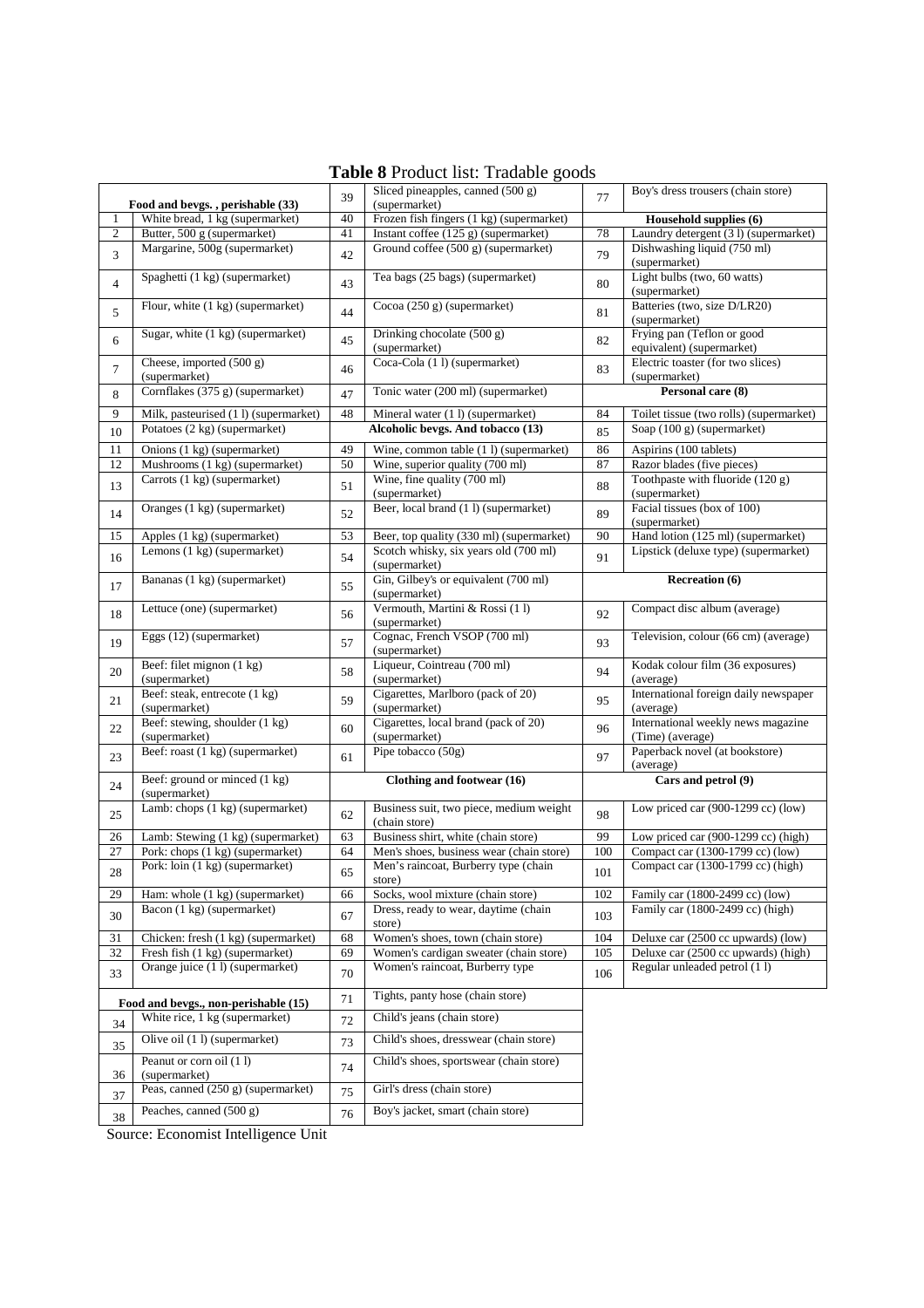# **Table 9** Product list: non-tradable goods

| 107 | Laundry (one shirt) (standard high-street outlet)         | 126 | Furnished residential apartment: 1 bedroom (high)                    |
|-----|-----------------------------------------------------------|-----|----------------------------------------------------------------------|
| 108 | Dry cleaning, man's suit (standard high-street outlet)    | 127 | Furnished residential apartment: 2 bedroom (high)                    |
| 109 | Dry cleaning, woman's dress (standard high-street outlet) | 128 | Unfurnished residential apartment: 2 bedrooms (moderate)             |
| 110 | Dry cleaning, trousers (standard high-street outlet)      | 129 | Unfurnished residential apartment: 2 bedrooms (high)                 |
| 111 | Man's haircut (tips included) (average)                   | 130 | Unfurnished residential apartment: 3 bedrooms (moderate)             |
| 112 | Woman's cut & blow dry (tips included) (average)          | 131 | Unfurnished residential apartment: 3 bedrooms (high)                 |
| 113 | Telephone and line, monthly rental (average)              | 132 | Unfurnished residential apartment: 4 bedrooms (moderate)             |
| 114 | Telephone, local call from home (3 mins) (average)        | 133 | Unfurnished residential house: 3 bedrooms (moderate)                 |
| 115 | Hourly rate for domestic cleaning help (average)          | 134 | Unfurnished residential house: 3 bedrooms (high)                     |
| 116 | Babysitter's rate per hour (average)                      | 135 | Unfurnished residential house: 4 bedrooms (moderate)                 |
| 117 | Cost of developing 36 colour pictures (average)           | 136 | Unfurnished residential house: 4 bedrooms (high)                     |
| 118 | Daily local newspaper (average)                           | 137 | Business trip, typical daily cost                                    |
| 119 | Three course dinner for four people (average)             | 138 | Hilton-type hotel, single room, including breakfast (average)        |
| 120 | Four best seats at the atre or concert (average)          | 139 | Moderate hotel, single room, including breakfast (average)           |
| 121 | Four best seats at cinema (average)                       | 140 | One drink at bar of first class hotel (average)                      |
| 122 | Cost of a tune up (but no major repairs) (low)            | 141 | Two-course meal for two people (average)                             |
| 123 | Cost of a tune up (but no major repairs) (high)           | 142 | Simple meal for one person (average)                                 |
| 124 | Annual premium for car insurance (low)                    | 143 | Hire car, weekly rate for lowest price classification (average)      |
| 125 | Annual premium for car insurance (high)                   | 144 | Hire car, weekly rate for moderate price classification<br>(average) |

Source: Economist Intelligence Unit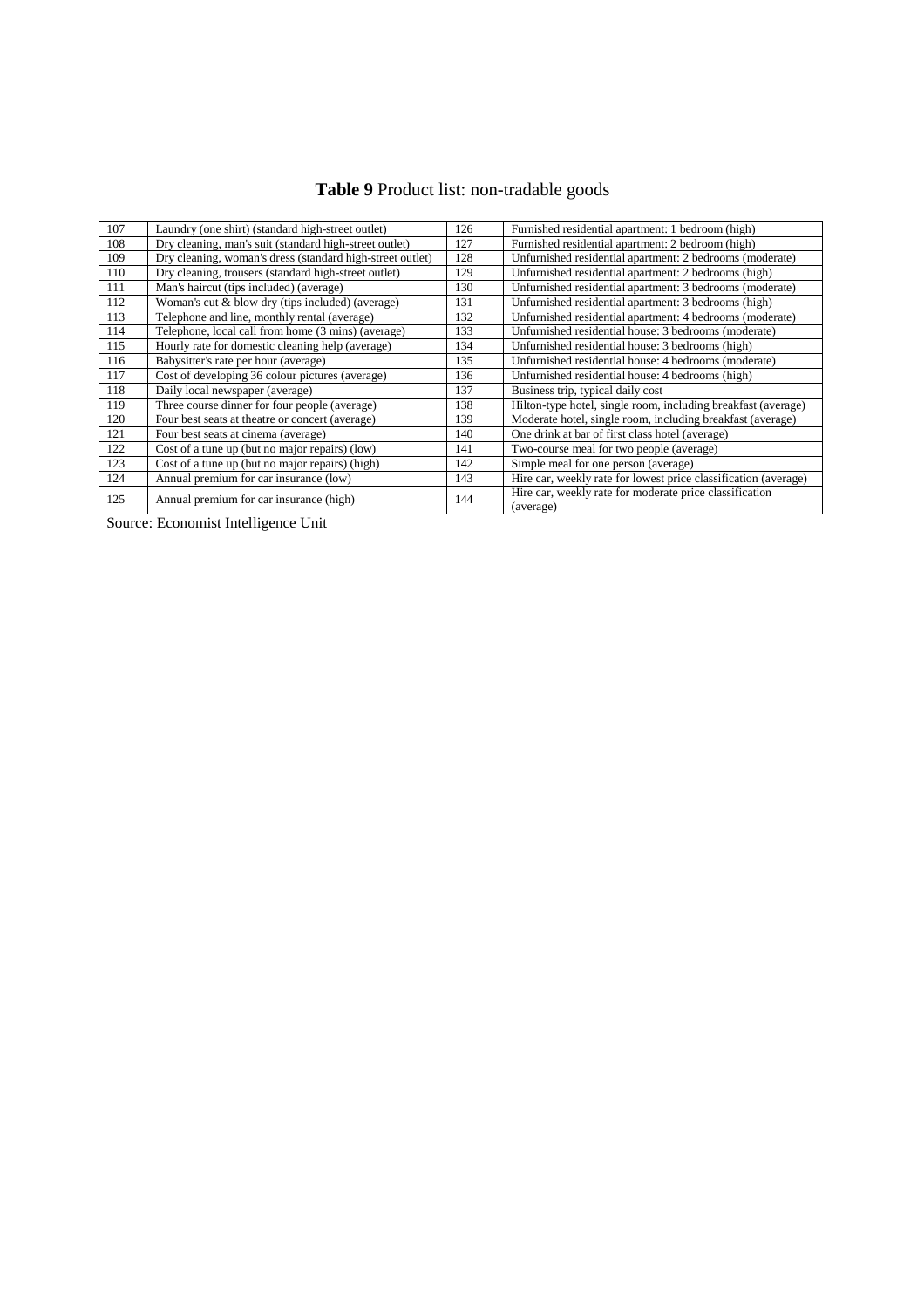| Countries  | Period     | Products         | 0-absolute LOOP<br>1-relative LOOP | $\varphi$             | $\rho$                |
|------------|------------|------------------|------------------------------------|-----------------------|-----------------------|
| <b>ALL</b> | 1990-2005  | <b>ALL</b>       | $\boldsymbol{0}$                   | 0.9113<br>(0.0024)    | $-0.0577$<br>(0.0056) |
| All        | 1990-2005  | <b>ALL</b>       | $\mathbf{1}$                       | 0.8947<br>(0.0084)    | $-0.0126$<br>(0.0110) |
| All        | 1990-2005  | tradable         | $\overline{0}$                     | 0.8998<br>(0.0030)    | $-0.0725$<br>(0.0066) |
| All        | 1990-2005  | non-tradable     | $\overline{0}$                     | 0.9384<br>(0.0036)    | 0.0123<br>(0.0110)    |
| All        | pre EMU    | All              | $\boldsymbol{0}$                   | 0.9011<br>(0.0031)    | $-0.0498$<br>(0.0070) |
| All        | pre EMU    | All              | $\mathbf{1}$                       | 0.8500<br>(0.0145)    | 0.0337<br>(0.0152)    |
| All        | pre EMU    | tradable         | $\mathbf{1}$                       | 0.8306<br>(0.0170)    | 0.0215<br>(0.0164)    |
| All        | pre EMU    | tradable         | $\boldsymbol{0}$                   | 0.8918<br>(0.0039)    | $-0.0688$<br>(0.0081) |
| All        | pre EMU    | non-tradable     | $\overline{0}$                     | 0.9227<br>(0.0048)    | 0.0349<br>(0.0136)    |
| All        | pre EMU    | non-tradable     | $\mathbf{1}$                       | 0.8970<br>(0.0283)    | 0.1023<br>(0.0364)    |
| All        | <b>EMU</b> | All              | $\overline{0}$                     | 0.9180<br>(0.0046)    | $-0.0647$<br>(0.0110) |
| All        | <b>EMU</b> | $\overline{All}$ | $\mathbf{1}$                       | 0.7202<br>(0.0458)    | 0.1930<br>(0.0445)    |
| <b>EMU</b> | 1990-2005  | <b>ALL</b>       | $\overline{0}$                     | 0.9106<br>(0.0027)    | $-0.0641$<br>(0.0063) |
| <b>EMU</b> | 1990-2005  | <b>ALL</b>       | $\mathbf{1}$                       | 0.8790<br>(0.0099)    | $-0.0143$<br>(0.0128) |
| <b>EMU</b> | 1990-2005  | tradable         | $\boldsymbol{0}$                   | 0.9017<br>(0.0034)    | $-0.0738$<br>(0.0074) |
| <b>EMU</b> | 1990-2005  | tradable         | $\mathbf{1}$                       | 0.8495<br>(0.0110)    | (0.0135)<br>$-0.0095$ |
| <b>EMU</b> | 1990-2005  | non-tradable     | $\overline{0}$                     | 0.9313<br>(0.0042)    | (0.0122)<br>$-0.0145$ |
| <b>EMU</b> | 1990-2005  | non-tradable     | $\mathbf{1}$                       | (0.0179)<br>0.9514    | $-0.0068$<br>(0.0357) |
| <b>EMU</b> | pre EMU    | All              | $\overline{0}$                     | 0.8997<br>(0.0036)    | $-0.0621$<br>(0.0078) |
| <b>EMU</b> | pre EMU    | All              | $\mathbf{1}$                       | 0.8534<br>(0.0162)    | 0.0071<br>(0.0169)    |
| <b>EMU</b> | <b>EMU</b> | All              | $\overline{0}$                     | 0.9175<br>(0.0053)    | (0.0124)<br>$-0.0617$ |
| <b>EMU</b> | <b>EMU</b> | All              | $\mathbf{1}$                       | 0.6740<br>(0.0525)    | 0.2451<br>(0.0534)    |
| <b>EMU</b> | <b>EMU</b> | tradable         | $\overline{0}$                     | 0.9020<br>(0.0066)    | $-0.0560$<br>(0.0145) |
| <b>EMU</b> | <b>EMU</b> | tradable         | 1                                  | 0.6425<br>(0.0615)    | (0.0618)<br>0.2822    |
| <b>EMU</b> | <b>EMU</b> | non-tradable     | $\mathbf{0}$                       | 0.9566<br>(0.0078)    | $-0.0788$<br>(0.0236) |
| <b>EMU</b> | <b>EMU</b> | non-tradable     | $\mathbf{1}$                       | $0.8060*$<br>(0.0868) | 0.0813<br>0.1233)     |
| non-EMU    | 1990-2005  | <b>ALL</b>       | $\boldsymbol{0}$                   | 0.9132<br>(0.0049)    | $-0.0358$<br>(0.0124) |
| non-EMU    | 1990-2005  | <b>ALL</b>       | 1                                  | 0.9362<br>(0.0155)    | $-0.0027$<br>(0.0211) |
| non-EMU    | pre EMU    | All              | $\overline{0}$                     | 0.9051<br>(0.0063)    | $-0.0070$<br>(0.0156) |
| non-EMU    | pre EMU    | All              | $\mathbf{1}$                       | 0.8322<br>(0.0317)    | 0.1280<br>(0.0333)    |
| non-EMU    | <b>EMU</b> | $\overline{All}$ | $\overline{0}$                     | 0.9190<br>(0.0095)    | $-0.0744$<br>(0.0236) |
| non-EMU    | <b>EMU</b> | All              | $\mathbf{1}$                       | 0.8487*<br>(0.0970)   | 0.0414<br>(0.0815)    |
| non-EMU    | <b>EMU</b> | tradable         | $\boldsymbol{0}$                   | 0.8872<br>(0.0130)    | $-0.0832$<br>(0.0280) |
| non-EMU    | <b>EMU</b> | tradable         | $\mathbf{1}$                       | $0.8469*$<br>0.1126   | 0.0168<br>(0.0925)    |
| non-EMU    | <b>EMU</b> | non-tradable     | $\overline{0}$                     | 0.9769*<br>(0.0096)   | 0.0598<br>(0.0392)    |
| non-EMU    | <b>EMU</b> | non-tradable     | 1                                  | $0.8350*$<br>(0.1603) | 0.2337<br>(0.1562)    |

**Table 10** Results of the De Blander-Dhaene unit root test\*

\* Estimated equation:  $q^{m}{}_{ij,t} = \alpha^{m}{}_{ij} + \varphi q^{m}{}_{ji,t-1} + \rho \Delta q^{m}{}_{ij,t-1} + \varepsilon^{m}{}_{ji,t}$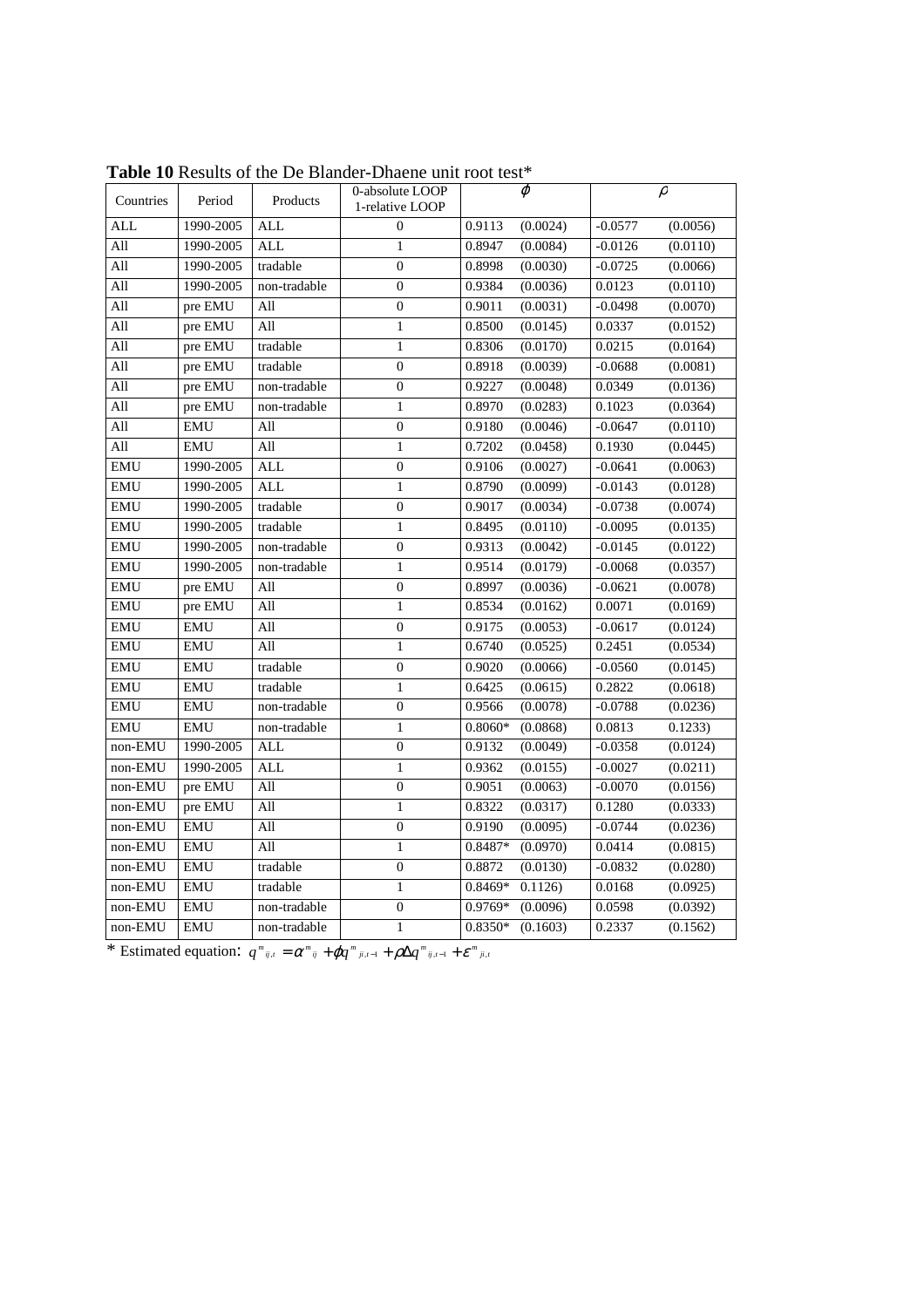|               | All products |          |          |          |            | Tradable goods |          |          |            | Non-tradable goods |            |          |          |          |            |
|---------------|--------------|----------|----------|----------|------------|----------------|----------|----------|------------|--------------------|------------|----------|----------|----------|------------|
|               | <b>OLS</b>   | FE       | RE       | GMM      | <b>TAR</b> | <b>OLS</b>     | FE       | RE       | <b>GMM</b> | <b>TAR</b>         | <b>OLS</b> | $-0.055$ | RE       | $GMM*$   | <b>TAR</b> |
| Beta          | $-0.137$     | $-0.304$ | $-0.096$ | $-0.153$ | $-0.136$   | $-0.159$       | $-0.337$ | $-0.110$ | $-0.183$   | $-0.159$           | $-0.088$   | 0.027    | $-0.065$ | $-0.055$ | $-0.087$   |
| Error<br>Std. | 0.004        | 0.004    | 0.002    | 0.017    | 0.004      | 0.005          | 0.005    | 0.003    | 0.019      | 0.005              | 0.006      | 12.328   | 0.003    | 0.027    | 0.006      |
| Half-life     | 4.719        | .916     | 6.854    | 4.174    | 4.738      | 3.999          | . 689    | 5.936    | 3.434      | 4.016              | 7540       | 2.816    | 10.271   | 12.251   | .575       |
| Observations  | 30240        | 30240    | 30240    | 30240    |            | 22260          | 22260    | 22260    | 22260      |                    | 7980       | 7980     | 7980     | 7980     |            |

# **Table 11.** Half-lives for different product categories (Equations 9 and 10)

Note: All computation done using XTABOND2 for StataSE 9.0. Year dummies and individual effects included in all models. \* =not significant at 90% confidence level, FE-fixed effect estimator, RE – random effects estimator, GMM – system estimator of General methods of Moments. Results are reported for two-step GMM estimator, TAR - Threshold Autoregressive model (Eq. 10)

**Table 12.** Euro effect on speed of convergence

|                   | Food and bevgs<br>perishable |         | Food and bevgs<br>non-perishable |         | Alcoholic bevgs<br>and tobacco |         | Clothing and<br>footwear |         | Household supplies |         | Personal care |         | Recreation |         | Cars and petrol |         |
|-------------------|------------------------------|---------|----------------------------------|---------|--------------------------------|---------|--------------------------|---------|--------------------|---------|---------------|---------|------------|---------|-----------------|---------|
| <i>EMUpost</i> 98 | $-0.151$                     | (0.011) | $-0.100$                         | (0.014) | $-0.068$                       | (0.012) | $-0.129$                 | (0.016) | $-0.104$           | (0.017) | $-0.127$      | (0.019) | $-0.095$   | (0.027) | $-0.091$        | (0.015) |
| EMUpre99          | $-0.193$                     | (0.010) | $-0.138$                         | (0.015) | $-0.099$                       | (0.013) | -0.175                   | (0.014) | $-0.105$           | (0.019) | $-0.127$      | (0.027) | 0.221      | (0.029) | $-0.142$        | (0.018) |
| nonEMUpost98      | $-0.222$                     | (0.024) | $-0.072$                         | (0.026) | $-0.053$                       | (0.014) | $-0.208$                 | (0.048) | $-0.140$           | (0.038) | $-0.112$      | (0.033) | $-0.063*$  | (0.041) | $-0.042*$       | (0.017) |
| nonEMUpre99       | $-0.209$                     | (0.019) | $-0.136$                         | (0.021) | $-0.086$                       | (0.016) | $-0.116$                 | (0.016) | $-0.152$           | (0.034) | $-0.123$      | (0.031) | $-0.169*$  | (0.042) | $-0.055$        | (0.018) |

 $* =$  not significant at 90% confidence level